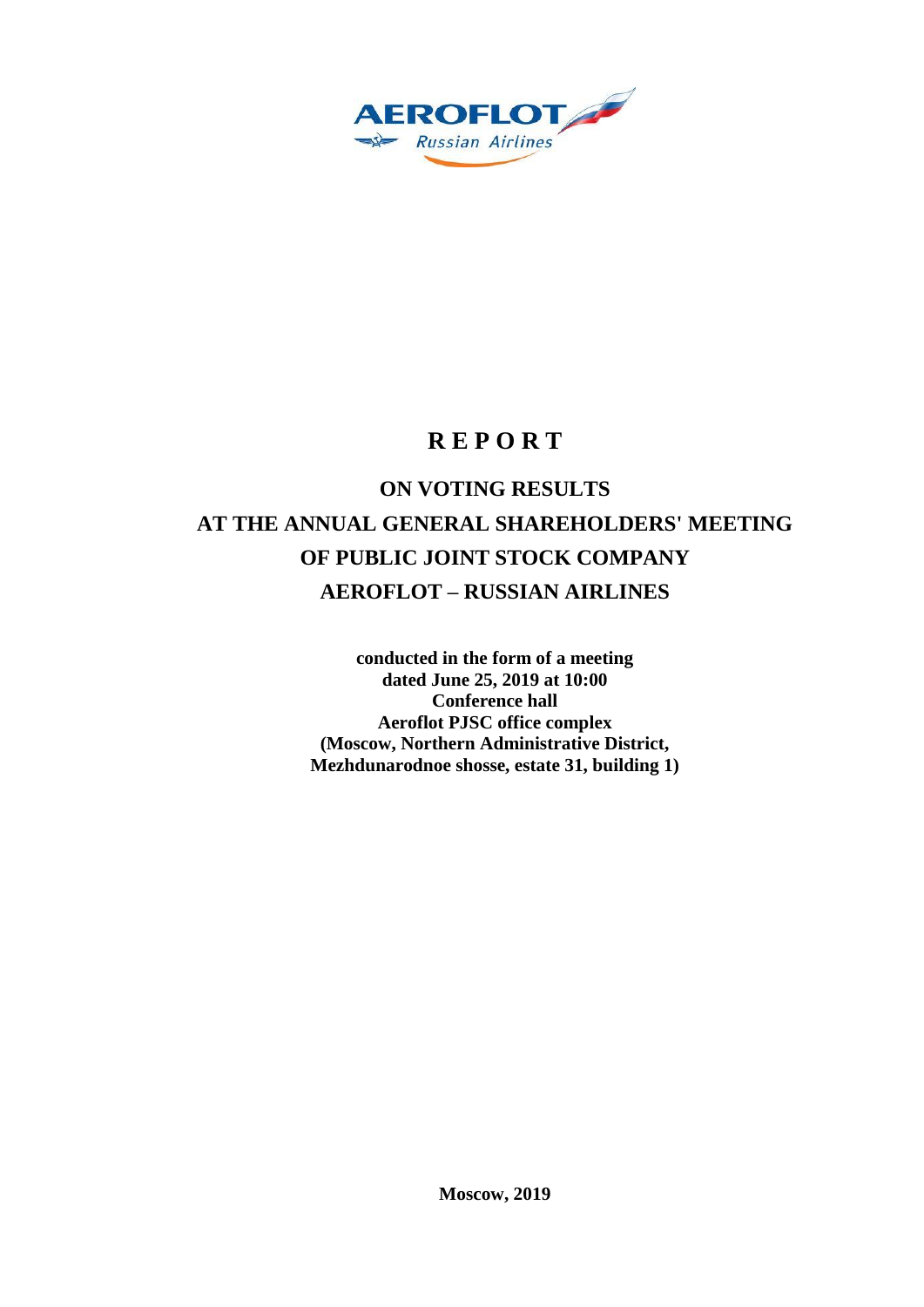The Company Trade Name and location of the Company: Aeroflot – Russian Airlines Public Joint Stock Company (Aeroflot PJSC, Company).

Location and address: Russian Federation, 119002, Moscow, Arbat ul., 10.

Type of the General Shareholders' Meeting: annual (ordinary).

Form of the annual general meeting of shareholders: meeting.

Date of making (registering) the persons entitled to attend the Meeting: May 31, 2019.

Date of the annual general meeting of shareholders: June 25, 2019.

Location of the general meeting held in the form of a meeting: Moscow, Northern Administrative District, Mezhdunarodnoe shosse, estate 31, building 1 (Conference hall of Aeroflot PJSC office complex).

Postal address to which the ballot papers were sent: Russian Federation, 119019, Moscow, Arbat ul., 1, Corporate Governance Department of Aeroflot PJSC.

The address of the website on the information and telecommunication network the "Internet"

where the electronic ballot forms were filled in:

<http://ir.aeroflot.ru/ru/corporate-governance/general-meeting-of-shareholders/>

The charter capital of Aeroflot PJSC is RUB 1,110,616,299 and is divided into 1,110,616,299 outstanding common registered shares, which is 100% of the charter capital of Aeroflot PJSC.

Number of votes held by persons included in the list of individuals entitled to participate in the General Meeting of Shareholders of Aeroflot PJSC (dated May 31, 2019): 1,062,798,503 votes, representing 95.6945% of Aeroflot PJSC's charter capital.

A total of 508 shareholders were represented at the meeting holding an aggregate of 681,485,977 votes, representing 64.1218% of the outstanding voting shares of Aeroflot PJSC.

In accordance with the requirements of Article 58 (1) of the Federal Law "On Joint Stock Companies" the Annual General Meeting of Shareholders of Aeroflot PJSC on June 25, 2019 shall be quorate and legally competent to make decisions on all issues of the agenda.

The function of the Counting Board was performed by the Registrar: Joint Stock Company Independent Registrar Company R.O.S.T, Russian Federation, 107996, 18 Stromynka ul., Building 13, Moscow.

Authorized Persons by the Registrar: Anton Lapenkov (Chairman of the Counting Commission), Igor Akhmatov (Secretary of the Counting Commission), Olga Vissulina (Member of the Counting Commission).

Chairman of the Meeting: Mikhail Igorevich Poluboyarinov.

Secretary of the Meeting: Aleksey Vladimirovich Melyokhin.

Date of compilation and number of Minutes of the Annual General Shareholders' Meeting: June 26, 2019, No. 44.

# **Agenda of the Annual General Shareholders' Meeting:**

1. "Approval of the time schedule, voting rules, and composition of the working bodies of the Annual General Meeting of Shareholders of Aeroflot PJSC".

\_\_\_\_\_\_\_\_\_\_\_\_\_\_\_\_\_\_\_\_\_\_\_\_\_\_\_\_\_\_\_\_\_\_\_\_\_\_\_\_\_\_\_\_\_\_\_\_\_\_\_\_\_\_\_\_\_\_\_\_\_\_\_\_\_\_\_\_\_\_\_\_\_\_\_\_\_\_\_\_\_\_\_\_\_\_\_\_\_\_\_\_\_

2. Approval of the Aeroflot PJSC Annual Report for 2018.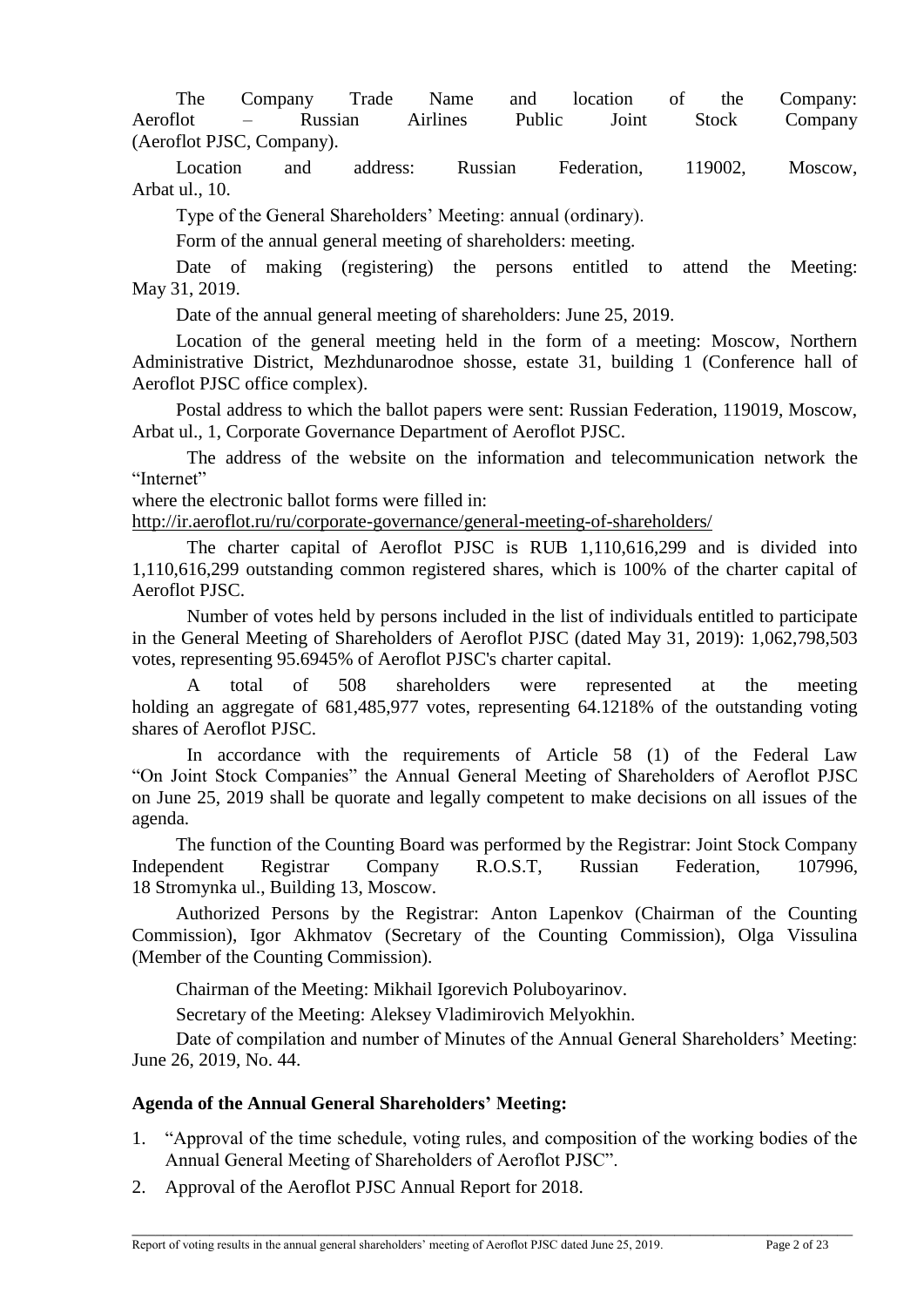- 3. Approval of Aeroflot PJSC Annual Accounting (financial) Statements for 2018.
- 4. Approval of Aeroflot PJSC's profit distribution for 2018.
- 5. Approval of the distribution of retained earnings from previous years.
- 6. On the amount, terms and form of dividends for 2018 and the establishment of the date on which the persons are entitled to receive dividends.
- 7. On approval of a new version of the Regulations on Remuneration and Compensation for Members of the Board of Directors.
- 8. Remuneration to members of the Board of Directors of Aeroflot PJSC.
- 9. On payment of remuneration to members of the Aeroflot PJSC Audit Commission.
- 10. Election of members of the Board of Directors of Aeroflot PJSC.
- 11. Election of members of the Aeroflot PJSC Audit Commission.
- 12. Approval of Aeroflot PJSC auditors for 2019.
- 13. On approval of a new version of the Aeroflot PJSC Charter.
- 14. On approval of the Regulations on the General Meeting of Aeroflot PJSC Shareholders in a revised version.
- 15. On approval of a revised version of the Regulations on the Board of Directors of Aeroflot PJSC.
- 16. On approval of a new revised version of the Regulations on the Management Board of Aeroflot PJSC.
- 17. On Aeroflot's participation in the Digital Transport and Logistics Association.
- 18. On interested-party transactions (one of which is a major transaction) of Aeroflot's commercial management of Rossiya Airlines JSC'S flight loadings under the codeshare/block seat agreement.
- 19. On changing the terms of an interested-party transaction (a series of related transactions), lease (operating lease) of 10 new Вoeing 737-800 aircraft equipped with engines produced by CFM International S.A. by Pobeda Airlines LLC.

# **Issue No. 1 of the agenda.**

# *"Approval of the time schedule, voting rules, and composition of the working bodies of the Annual General Meeting of Shareholders of Aeroflot PJSC".*

## **Voting results for issue No. 1:**

Number of votes belonging to persons included into the List of persons eligible to participate in the general meeting of shareholders on this Agenda issue is 1,062,798,503.

Number of votes attributable to the Company's voting shares on this agenda issue, determined taking into account the provisions of Clause 4.24 of Central Bank of the Russian Federation Regulation No. 660-P of November 16, 2018 on General Meetings of Shareholders, is 1,062,798,503.

Number of votes belonging to persons that took part in the Meeting and entitled to vote on the issue, determined taking into account the provisions of Clauses 4.16 and 4.17 of Regulation of the Central Bank of the Russian Federation No. 660-P dated November 16, 2018 on General Meetings of Shareholders, is 612,553,740. Therefore, quorum to make the said decision is reached (57.6359%).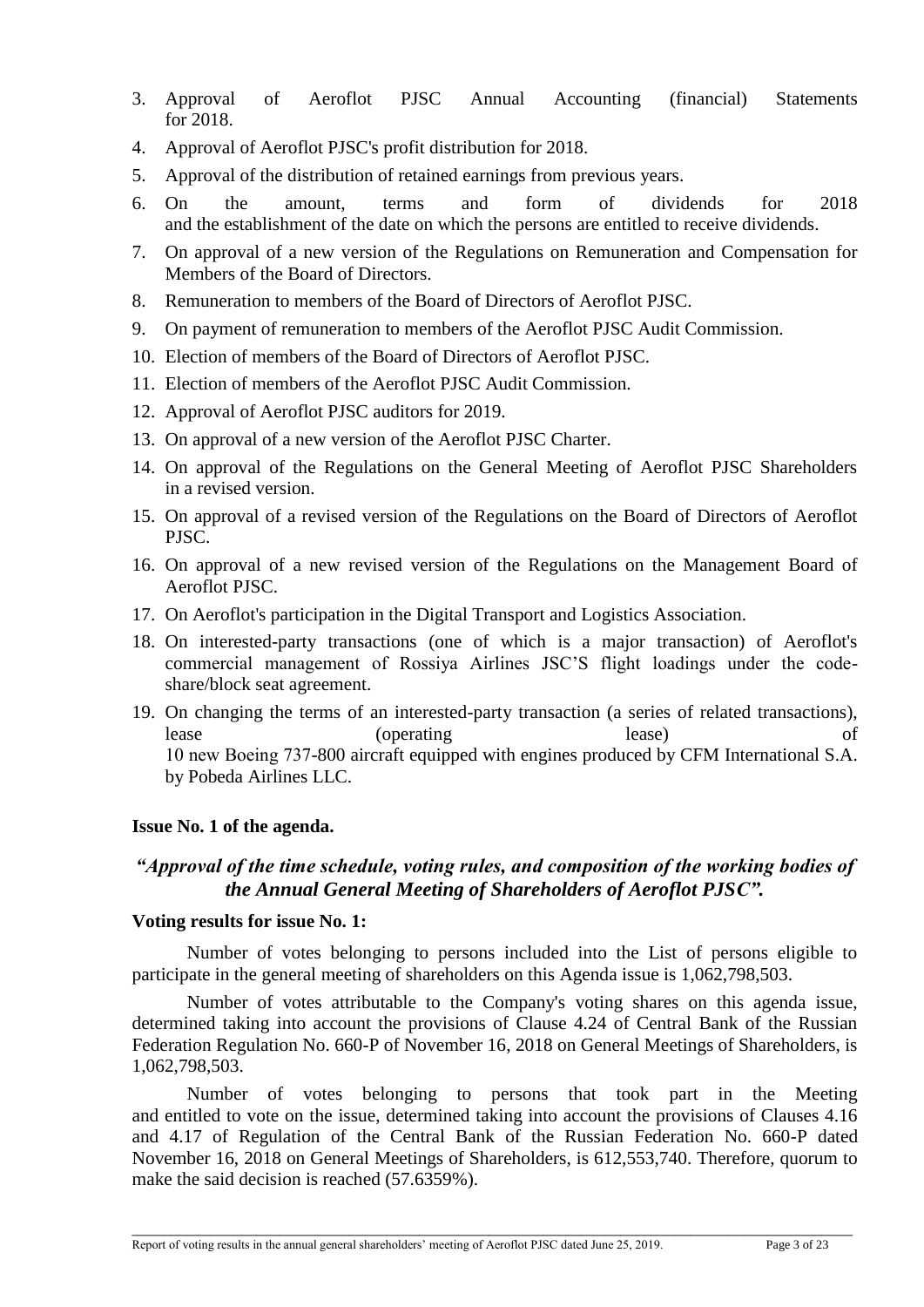Pursuant to Article 49 (2) of the Federal Law "On Joint Stock Companies", a decision on this matter shall be taken by a majority vote of shareholders participating in the meeting in person or by proxy, i.e. the decision requires at least 306,276,871 votes.

Votes obtained were as follows:

| "FOR"       |                          | $-610,577,831$ votes; |
|-------------|--------------------------|-----------------------|
| "AGAINST"   | $\overline{\phantom{0}}$ | 35,238 votes;         |
| "ABSTAINED" | $\overline{\phantom{0}}$ | 218 votes:            |

#### **Following the results of the voting, the decision is:**

"To approve the agenda, voting rules and composition of working bodies of the Annual General Meeting of Aeroflot PJSC Shareholders".

## **APPROVED**

#### **Issue No. 2 of the agenda.**

## *"Approval of Aeroflot PJSC annual report for 2018"*

#### **Voting results for issue No. 2:**

Number of votes belonging to persons included into the List of persons eligible to participate in the general meeting of shareholders on this Agenda issue is 1,062,798,503.

Number of votes attributable to the Company's voting shares on this agenda issue, determined taking into account the provisions of Clause 4.24 of Central Bank of the Russian Federation Regulation No. 660-P of November 16, 2018 on General Meetings of Shareholders, is 1,062,798,503.

Number of votes belonging to persons that took part in the Meeting and entitled to vote on the issue is 681,485,977. Therefore, quorum to make the said decision is reached (64.1218%).

Pursuant to Article 49 (2) of the Federal Law "On Joint Stock Companies", a decision on this matter shall be taken by a majority vote of shareholders participating in the meeting in person or by proxy, i.e. the decision requires at least 340,742,989 votes.

Votes obtained were as follows:

| "FOR"       |                          | $-679,278,716 \text{ votes};$ |
|-------------|--------------------------|-------------------------------|
| "AGAINST"   | $\overline{\phantom{0}}$ | $43,119$ votes;               |
| "ABSTAINED" | $\overline{\phantom{0}}$ | 442,175 votes;                |

#### **Following the results of the voting, the decision is:**

"Approval of Aeroflot PJSC annual report for 2018."

**APPROVED**

**Issue No. 3 of the agenda.**

# *"Approval of Aeroflot PJSC annual accounting (financial) statements for 2018"*

**Voting results for issue No. 3:**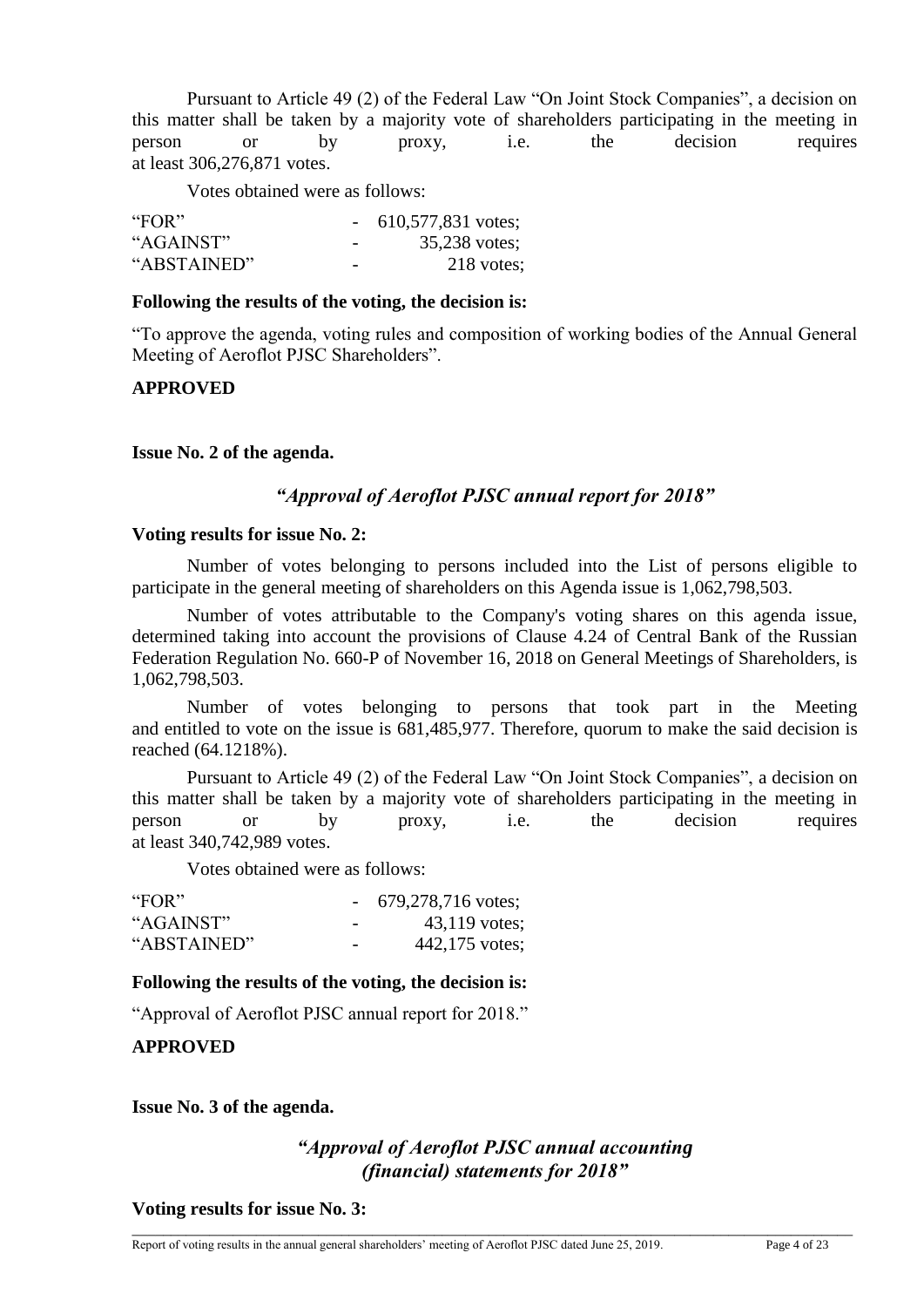Number of votes belonging to persons included into the List of persons eligible to participate in the general meeting of shareholders on this Agenda issue is 1,062,798,503.

Number of votes attributable to the Company's voting shares on this agenda issue, determined taking into account the provisions of Clause 4.24 of Central Bank of the Russian Federation Regulation No. 660-P of November 16, 2018 on General Meetings of Shareholders, is 1,062,798,503.

Number of votes belonging to persons that took part in the Meeting and entitled to vote on the issue is 681,485,977. Therefore, quorum to make the said decision is reached (64.1218%).

Pursuant to Article 49 (2) of the Federal Law "On Joint Stock Companies", a decision on this matter shall be taken by a majority vote of shareholders participating in the meeting in person or by proxy, i.e. the decision requires at least 340,742,989 votes.

Votes obtained were as follows:

| "FOR"       |                          | $-679,260,239$ votes; |
|-------------|--------------------------|-----------------------|
| "AGAINST"   | $\overline{\phantom{0}}$ | 39,361 votes;         |
| "ABSTAINED" | $\overline{\phantom{0}}$ | 437,500 votes;        |

#### **Following the results of the voting, the decision is:**

"Approval of Aeroflot PJSC annual accounting (financial) statements based on the results of the 2018 financial year".

## **APPROVED.**

**Issue No. 4 of the agenda.**

# *"Approval of Aeroflot PJSC's profit distribution based on 2018 results"*

#### **Voting results for issue No. 4:**

Number of votes belonging to persons included into the List of persons eligible to participate in the general meeting of shareholders on this Agenda issue is 1,062,798,503.

Number of votes attributable to the Company's voting shares on this agenda issue, determined taking into account the provisions of Clause 4.24 of Central Bank of the Russian Federation Regulation No. 660-P of November 16, 2018 on General Meetings of Shareholders, is 1,062,798,503.

Number of votes belonging to persons that took part in the Meeting and entitled to vote on the issue is 681,485,977. Therefore, quorum to make the said decision is reached (64.1218%).

Pursuant to Article 49 (2) of the Federal Law "On Joint Stock Companies", a decision on this matter shall be taken by a majority vote of shareholders participating in the meeting in person or by proxy, i.e. the decision requires at least 340,742,989 votes.

\_\_\_\_\_\_\_\_\_\_\_\_\_\_\_\_\_\_\_\_\_\_\_\_\_\_\_\_\_\_\_\_\_\_\_\_\_\_\_\_\_\_\_\_\_\_\_\_\_\_\_\_\_\_\_\_\_\_\_\_\_\_\_\_\_\_\_\_\_\_\_\_\_\_\_\_\_\_\_\_\_\_\_\_\_\_\_\_\_\_\_\_\_

Votes obtained were as follows: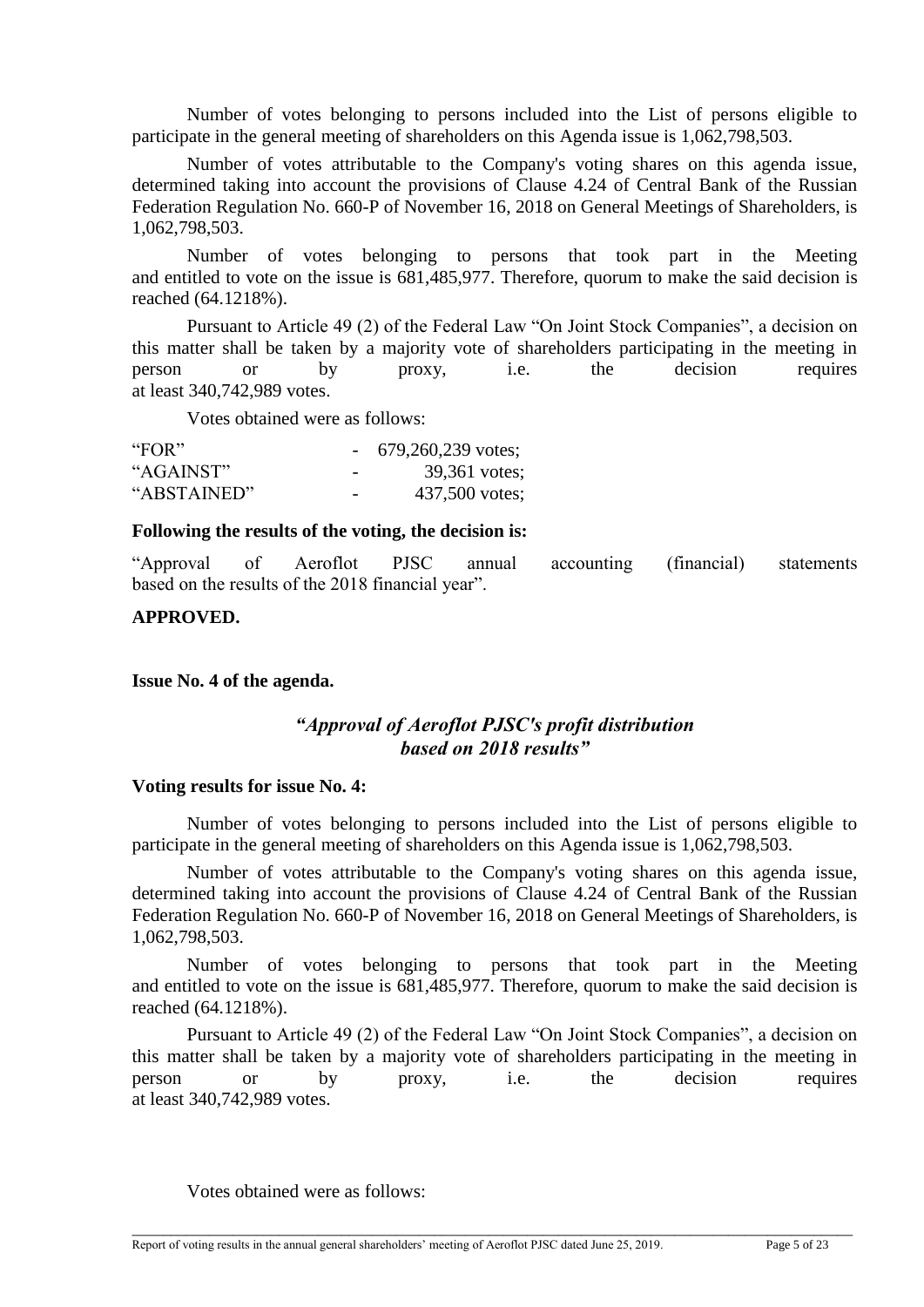| "FOR"       |                          | $-674,936,562 \text{ votes};$ |
|-------------|--------------------------|-------------------------------|
| "AGAINST"   | $\overline{\phantom{0}}$ | 177,572 votes;                |
| "ABSTAINED" | $\overline{\phantom{0}}$ | 305,602 votes;                |

#### **Following the results of the voting, the decision is:**

"Approval of the distribution of Aeroflot PJSC's profit for fiscal year 2018 in the amount of 2,796,104 thous. rubles in accordance with the recommendations of the Board of Directors of Aeroflot PJSC, including:

- RUB 2,791,589.66 thous. for the payment of dividends for 2018;

- RUB 4,514.34 thous. for remuneration to members of the Revision Commission".

#### **APPROVED.**

#### **Issue No. 5 of the agenda.**

## *"Approval of the distribution of retained earnings from previous years".*

#### **Voting results for issue No. 5:**

Number of votes belonging to persons included into the List of persons eligible to participate in the general meeting of shareholders on this Agenda issue is 1,062,798,503.

Number of votes attributable to the Company's voting shares on this agenda issue, determined taking into account the provisions of Clause 4.24 of Central Bank of the Russian Federation Regulation No. 660-P of November 16, 2018 on General Meetings of Shareholders, is 1,062,798,503.

Number of votes belonging to persons that took part in the Meeting and entitled to vote on the issue is 681,485,977. Therefore, quorum to make the said decision is reached (64.1218%).

Pursuant to Article 49 (2) of the Federal Law "On Joint Stock Companies", a decision on this matter shall be taken by a majority vote of shareholders participating in the meeting in person or by proxy, i.e. the decision requires at least 340,742,989 votes.

Votes obtained were as follows:

| "FOR"       |                          | 679,556,315 votes; |
|-------------|--------------------------|--------------------|
| "AGAINST"   | $\overline{\phantom{0}}$ | 73,032 votes;      |
| "ABSTAINED" | $\overline{\phantom{0}}$ | 120,603 votes;     |

## **Following the results of the voting, the decision is:**

"Approval of the distribution of RUB 64,910.34 thous. from retained earnings of previous years as an additional source for the payment of dividends of Aeroflot PJSC for the 2018 financial year".

## **APPROVED.**

**Issue No. 6 of the agenda.**

# *"On the amount of dividends, the terms and form of payment thereof for 2018 and the establishment of the date on which persons who are entitled to receive dividends are determined"*

#### **Voting results for issue No. 6:**

Number of votes belonging to persons included into the List of persons eligible to participate in the general meeting of shareholders on this Agenda issue is 1,062,798,503.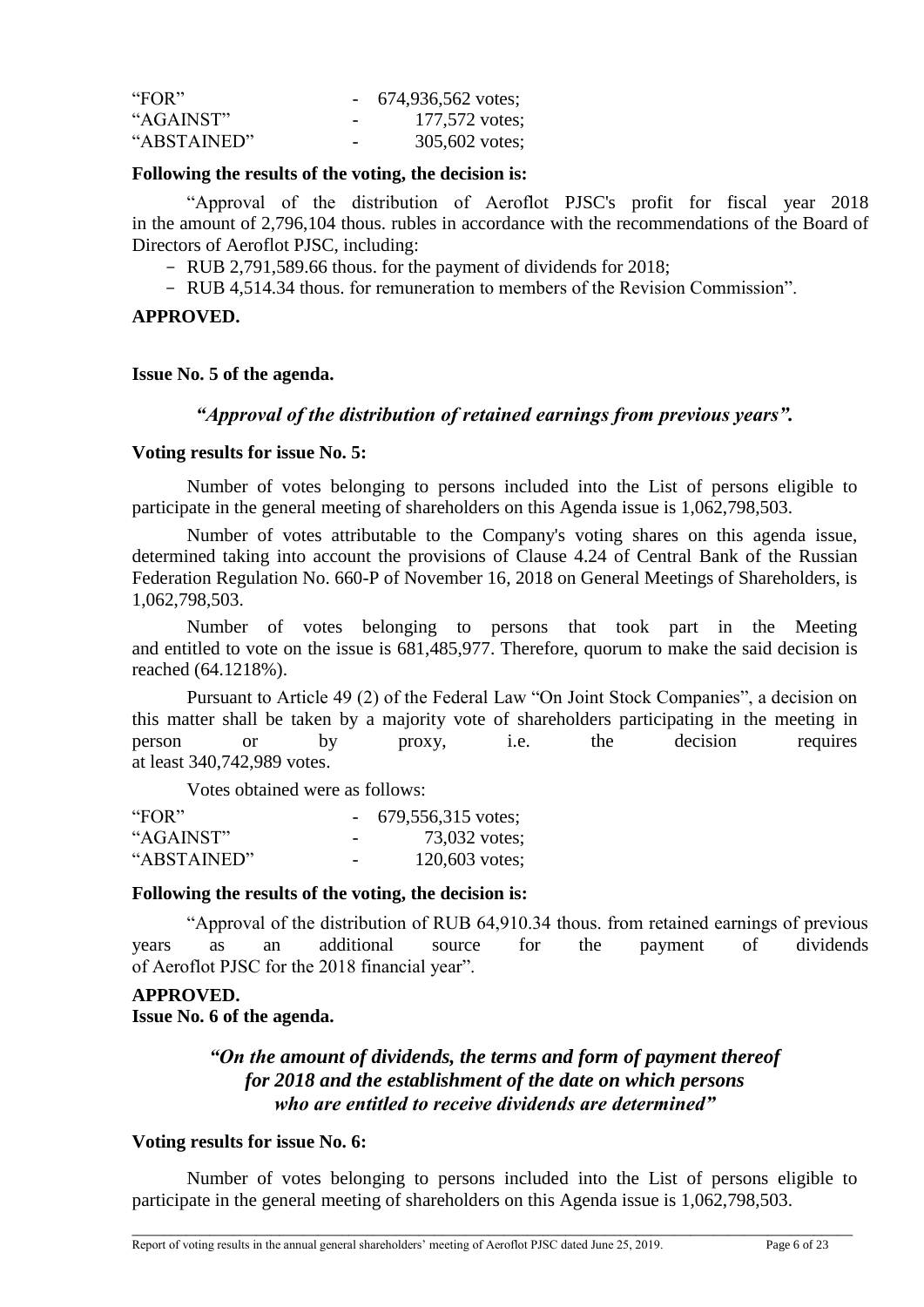Number of votes attributable to the Company's voting shares on this agenda issue, determined taking into account the provisions of Clause 4.24 of Central Bank of the Russian Federation Regulation No. 660-P of November 16, 2018 on General Meetings of Shareholders, is 1,062,798,503.

Number of votes belonging to persons that took part in the Meeting and entitled to vote on the issue is 681,485,977. Therefore, quorum to make the said decision is reached (64.1218%).

Pursuant to Article 49 (2) of the Federal Law "On Joint Stock Companies", a decision on this matter shall be taken by a majority vote of shareholders participating in the meeting in person or by proxy, i.e. the decision requires at least 340,742,989 votes.

Votes obtained were as follows:

| "FOR"       |                          | $-679,255,615$ votes; |
|-------------|--------------------------|-----------------------|
| "AGAINST"   | $\overline{\phantom{0}}$ | 129,398 votes;        |
| "ABSTAINED" | $\overline{\phantom{0}}$ | 364,957 votes;        |

#### **Following the results of the voting, the decision is:**

"1. Dividends on the shares of Aeroflot PJSC for fiscal year 2018 in the amount of RUB 2.6877 per share in monetary terms, in the total amount of RUB 2,856,500.00. shall be paid in accordance with the procedure prescribed by the current legislation of the Russian Federation by August 9, 2019.

2. Establish July 5, 2019 as the date on which the persons entitled to receive dividends on Aeroflot shares shall be determined".

## **APPROVED.**

## **Issue No. 7 of the agenda.**

# *Approval of a revised version of the Regulations on Remuneration and Compensation for Members of the Board of Directors.*

#### **Voting results for issue No. 7:**

Number of votes belonging to persons included into the List of persons eligible to participate in the general meeting of shareholders on this Agenda issue is 1,062,798,503.

Number of votes attributable to the Company's voting shares on this agenda issue, determined taking into account the provisions of Clause 4.24 of Central Bank of the Russian Federation Regulation No. 660-P of November 16, 2018 on General Meetings of Shareholders, is 1,062,798,503.

Number of votes belonging to persons that took part in the Meeting and entitled to vote on the issue is 681,485,977. Therefore, quorum to make the said decision is reached (64.1218%).

Pursuant to Article 49 (2) of the Federal Law "On Joint Stock Companies", a decision on this matter shall be taken by a majority vote of shareholders participating in the meeting in person or by proxy, i.e. the decision requires at least 340,742,989 votes.

\_\_\_\_\_\_\_\_\_\_\_\_\_\_\_\_\_\_\_\_\_\_\_\_\_\_\_\_\_\_\_\_\_\_\_\_\_\_\_\_\_\_\_\_\_\_\_\_\_\_\_\_\_\_\_\_\_\_\_\_\_\_\_\_\_\_\_\_\_\_\_\_\_\_\_\_\_\_\_\_\_\_\_\_\_\_\_\_\_\_\_\_\_

Votes obtained were as follows:

| "FOR"     | 620,425,329 votes; |
|-----------|--------------------|
| "AGAINST" | 51,586,108 votes;  |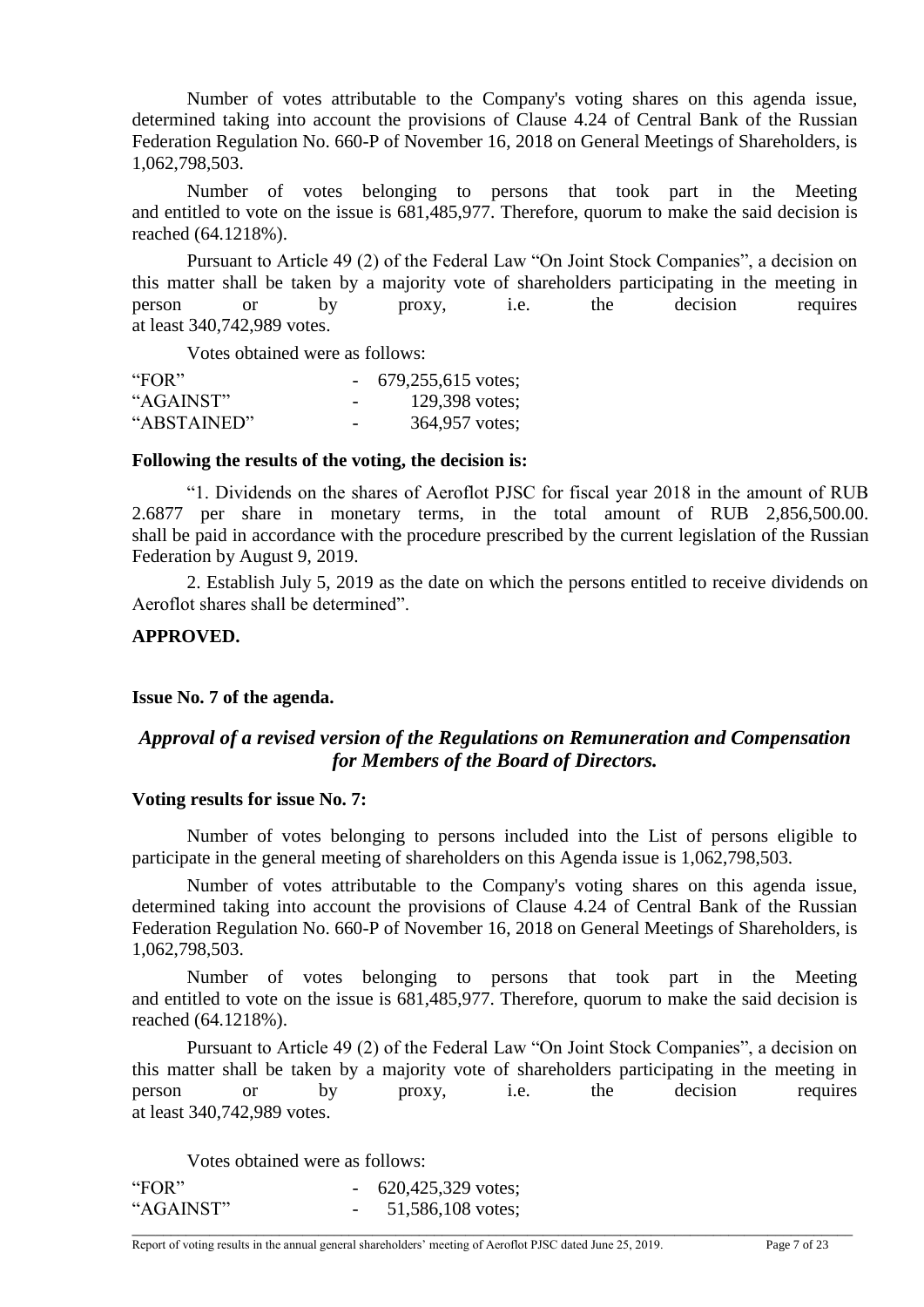"ABSTAINED" - 7,661,084 votes;

#### **Following the results of the voting, decision on issue No. 7:**

"To approve the revised version of the Regulations on Remuneration and Compensation payable to members of the Board of Directors of Aeroflot PJSC, which shall apply to relations arising as of September 30, 2018".

## **APPROVED.**

**Issue No. 8 of the agenda.**

# *"Remuneration to members of the Board of Directors of Aeroflot PJSC"*

## **Voting results for issue 1, issue 8:**

Number of votes belonging to persons included into the List of persons eligible to participate in the general meeting of shareholders on this Agenda issue is 1,062,798,503.

Number of votes attributable to the Company's voting shares on this agenda issue, determined taking into account the provisions of Clause 4.24 of Central Bank of the Russian Federation Regulation No. 660-P of November 16, 2018 on General Meetings of Shareholders, is 1,062,798,503.

Number of votes belonging to persons that took part in the Meeting and entitled to vote on the issue is 681,485,977. Therefore, quorum to make the said decision is reached (64.1218%).

Pursuant to Article 49 (2) of the Federal Law "On Joint Stock Companies", a decision on this matter shall be taken by a majority vote of shareholders participating in the meeting in person or by proxy, i.e. the decision requires at least 340,742,989 votes.

Votes obtained were as follows:

| "FOR"       |                          | $-631,964,733$ votes; |
|-------------|--------------------------|-----------------------|
| "AGAINST"   |                          | 41,863,280 votes;     |
| "ABSTAINED" | $\overline{\phantom{a}}$ | 1,661,910 votes;      |

## **Following the results of the voting, decision on issue 1, issue No. 8:**

"1. Approve the payment of remuneration to members of the Board of Directors of Aeroflot PJSC based on the results of completion of the Long-Term Incentive Program for the period from January 1, 2016 to September 30, 2018 in the amount of RUB 187,281,100:

| 1. M.Y. Alekseev               | 18,541,000 | <b>RUB</b> | 9. V.V. Sidorov        | 24,673,800 | <b>RUB</b> |
|--------------------------------|------------|------------|------------------------|------------|------------|
| 2. K.G. Androsov               | 20,493,500 | <b>RUB</b> | 10. Yu.B. Sliusar      | 17,114,800 | <b>RUB</b> |
| 3. A.A. Hermanovich 22,819,700 |            | <b>RUB</b> | 11. S.V. Chemezov      | 13,423,400 | <b>RUB</b> |
| 4. I.A. Kamenskoy              | 24,673,800 | <b>RUB</b> | 12. M.I. Poluboyarinov | $\Omega$   | <b>RUB</b> |
| 5. R.V. Pakhomov               | 24,673,800 | <b>RUB</b> | 13. L. Bergstrom       | $\Omega$   | <b>RUB</b> |
| 6. D.N. Peskov                 | 19,967,300 | <b>RUB</b> | 14. M.D. Manasov       | $\Omega$   | <b>RUB</b> |
| 7. V.G. Saveliev               | $\Omega$   | <b>RUB</b> | 15. M.V. Voevodin      |            | $0$ RUB".  |
| 8. D.P. Saprykin               | $\theta$   | <b>RUB</b> |                        |            |            |
| <b>APPROVED.</b>               |            |            |                        |            |            |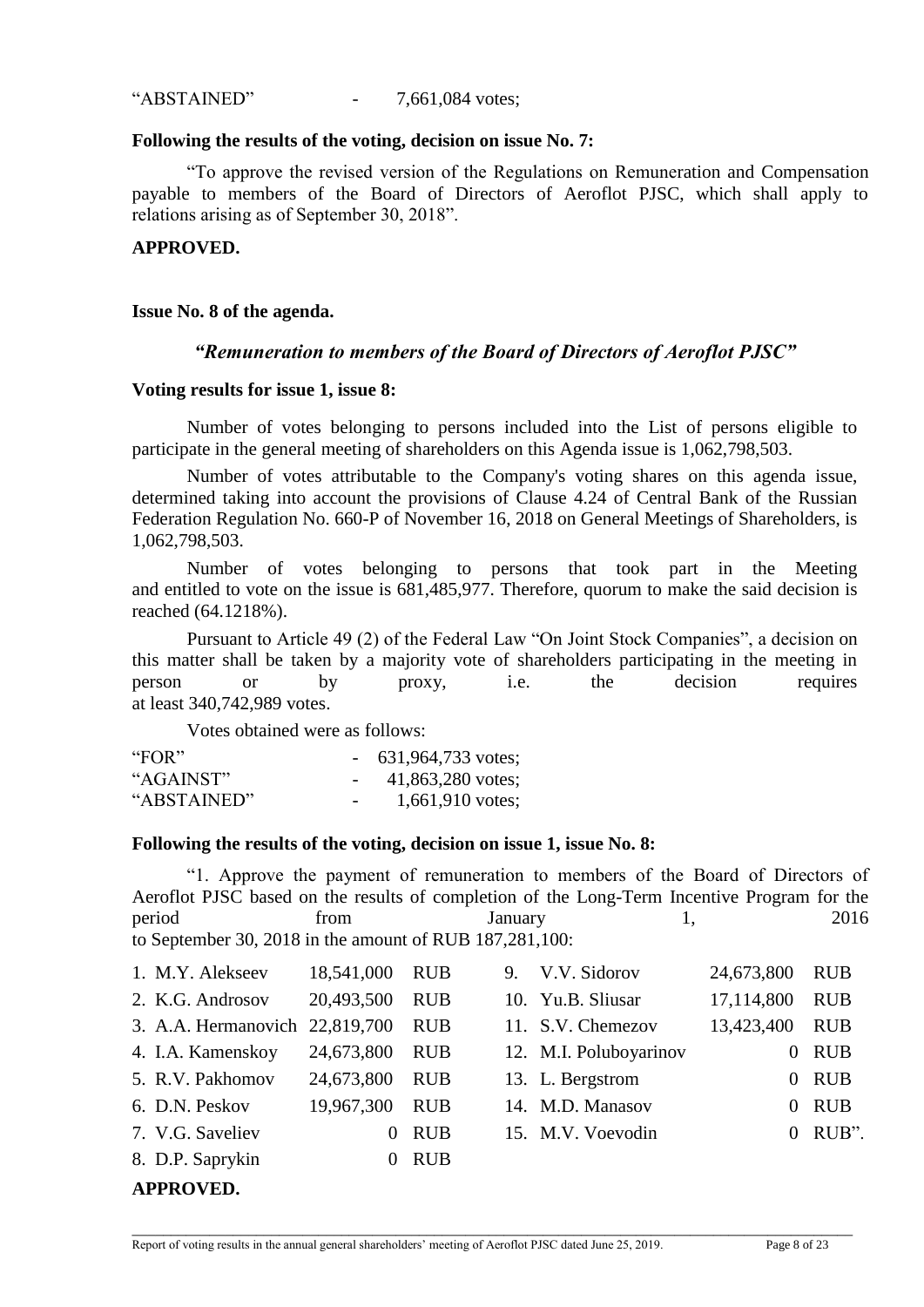#### **Voting results for issue 2, issue No. 8:**

Number of votes belonging to persons included into the List of persons eligible to participate in the general meeting of shareholders on this Agenda issue is 1,062,798,503.

Number of votes attributable to the Company's voting shares on this agenda issue, determined taking into account the provisions of Clause 4.24 of Central Bank of the Russian Federation Regulation No. 660-P of November 16, 2018 on General Meetings of Shareholders, is 1,062,798,503.

Number of votes belonging to persons that took part in the Meeting and entitled to vote on the issue is 681,485,977. Therefore, quorum to make the said decision is reached (64.1218%).

Pursuant to Article 49 (2) of the Federal Law "On Joint Stock Companies", a decision on this matter shall be taken by a majority vote of shareholders participating in the meeting in person or by proxy, i.e. the decision requires at least 340,742,989 votes.

Votes obtained were as follows:

| "FOR $"$    |        | 663,129,941 votes; |
|-------------|--------|--------------------|
| "AGAINST"   | $\sim$ | 1,050,443 votes;   |
| "ABSTAINED" | $\sim$ | 11,322,067 votes.  |

#### **Following the results of the voting, decision on issue 2, issue No. 8:**

"2. Approve the amount of personal fixed remuneration for members of the Board of Directors of Aeroflot PJSC in accordance with the "Regulations on Remuneration and Compensations" paid to members of the Board of Directors of Aeroflot PJSC for the period from July 1, 2018 to June 30, 2019 in the total amount not exceeding 76,352,000 rubles, including:

| 1. L. Bergstrom       | 2,544,000 RUB  |       | 8. D.V. Saveliev <sup>*</sup> |                | 0 RUB |
|-----------------------|----------------|-------|-------------------------------|----------------|-------|
| 2. M.V. Voevodin      | 8,400,000 RUB  |       | 9. R.V. Pakhomov              | 9,144,000 RUB  |       |
| 3. A.A. Hermanovich   | 2,544,000 RUB  |       | 10. V.V. Sidorov              | 10,380,000 RUB |       |
| 4. I.A. Kamenskoy     | 10,380,000 RUB |       | 11. M.Yu. Sokolov             | 5,100,000 RUB  |       |
| 5. D.N. Peskov        | 7,560,000 RUB  |       | 12. Yu.B. Sliusar             | 7,100,000 RUB  |       |
| 6. E.I. Dietrich*     |                | 0 RUB | 13. S.V. Chemezov             | 6,000,000 RUB  |       |
| 7. M.I. Poluboyarinov | 7,200,000 RUB  |       |                               |                |       |

The above maximum fixed remuneration amounts for the period from July 1, 2018 to June 30, 2019 may be adjusted to account for actual personal participation in meetings of the Board of Directors of Aeroflot PJSC and Committees of the Board of Directors of Aeroflot PJSC in May and June 2019.

\* in accordance with the Regulations on Remuneration and Compensation for Members of the Board of Directors of Aeroflot PJSC, no remuneration shall be accrued or paid to members of the Board of Directors of the Company (including the Chairman) who are persons for whom the applicable laws of the Russian Federation prohibit participation for a fee

in the management body of a commercial organization or impose other restrictions who otherwise face restrictions on receiving any payments from commercial organizations, or who are members of the executive bodies of the Company (General Director, Executive Board of the Company)".

\_\_\_\_\_\_\_\_\_\_\_\_\_\_\_\_\_\_\_\_\_\_\_\_\_\_\_\_\_\_\_\_\_\_\_\_\_\_\_\_\_\_\_\_\_\_\_\_\_\_\_\_\_\_\_\_\_\_\_\_\_\_\_\_\_\_\_\_\_\_\_\_\_\_\_\_\_\_\_\_\_\_\_\_\_\_\_\_\_\_\_\_\_

## **APPROVED.**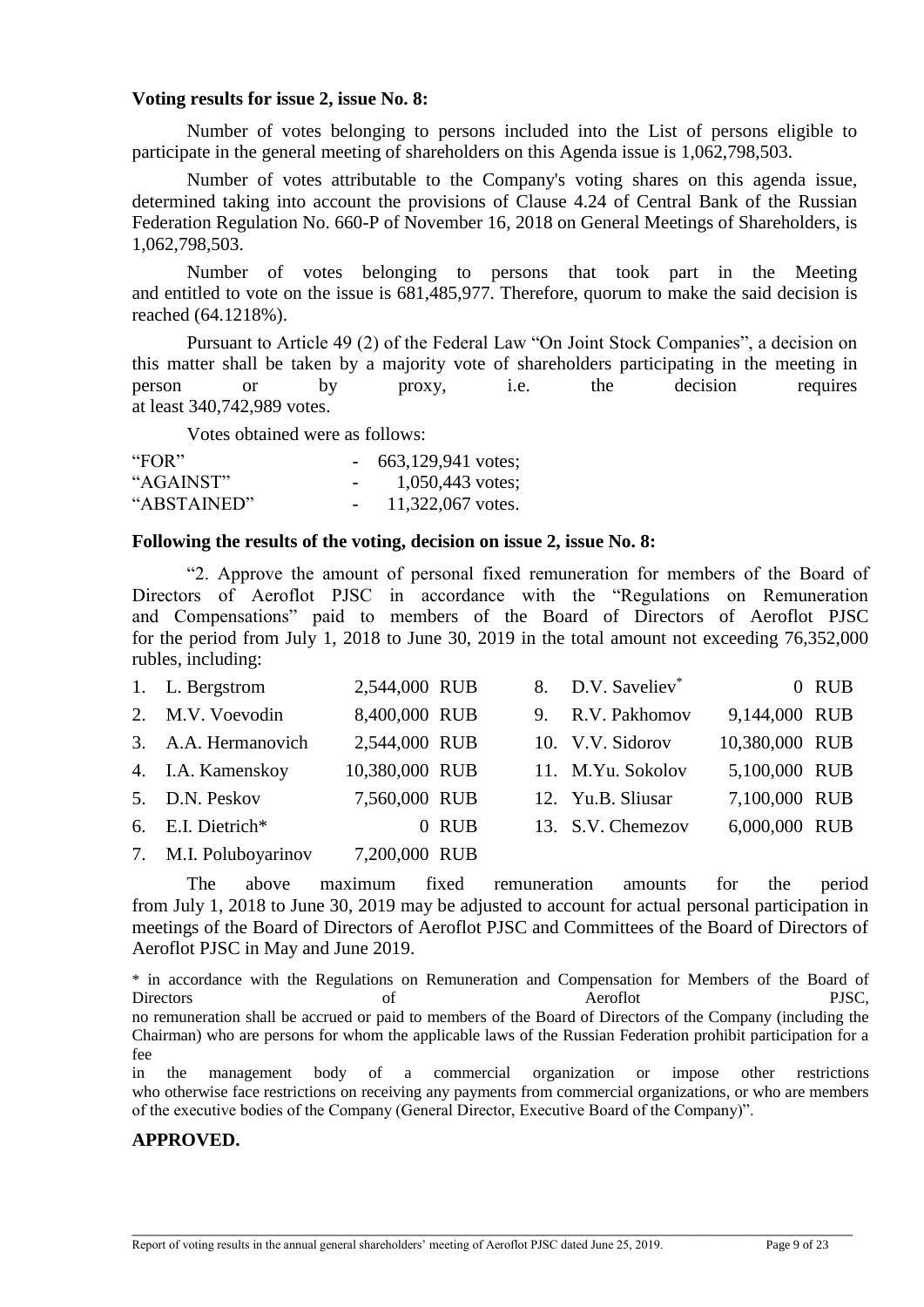**Issue No. 9 of the agenda.** 

## *"Payment of remuneration to members of the Aeroflot PJSC Audit Commission".*

## **Voting results for issue No. 9:**

Number of votes belonging to persons included into the List of persons eligible to participate in the general meeting of shareholders on this Agenda issue is 1,062,798,503.

Number of votes attributable to the Company's voting shares on this agenda issue, determined taking into account the provisions of Clause 4.24 of Central Bank of the Russian Federation Regulation No. 660-P of November 16, 2018 on General Meetings of Shareholders, is 1,062,798,503.

Number of votes belonging to persons that took part in the Meeting and entitled to vote on the issue is 681,485,977. Therefore, quorum to make the said decision is reached (64.1218%).

Pursuant to Article 49 (2) of the Federal Law "On Joint Stock Companies", a decision on this matter shall be taken by a majority vote of shareholders participating in the meeting in person or by proxy, i.e. the decision requires at least 340,742,989 votes.

Votes obtained were as follows:

| "FOR"       |                          | 674,194,415 votes; |
|-------------|--------------------------|--------------------|
| "AGAINST"   | $\overline{\phantom{0}}$ | $620,028$ votes;   |
| "ABSTAINED" | $\overline{\phantom{0}}$ | $674,124$ votes;   |

#### **Following the results of the voting, the decision is:**

"Approve the amount of remuneration for members of the Audit Commission of Aeroflot

| 1. I.V. Belikov  | RUB 2,528,028    | 4. S.I. Ubugunov  | RUB <sub>0</sub> |
|------------------|------------------|-------------------|------------------|
| 2. M.V. Sorokin  | RUB <sub>0</sub> | 5. V.P. Shipilov* | RUB 0            |
| 3. E.S. Nikitina | RUB 1,986,308    |                   |                  |
|                  |                  |                   |                  |

\*civil servants, no remuneration to be paid".

## **APPROVED**.

PISC<sup>.</sup>

## **Issue No. 10 of the agenda.**

# *"Election of members of the Board of Directors of Aeroflot PJSC".*

## **Voting results for issue No. 10:**

Number of votes held by the persons on the list entitled to take part in the General Meeting on this agenda issue is 1,062,798,503 votes, representing 11,690,783,533 votes in cumulative voting.

Number of cumulative votes attributable to voting shares of the Company on this agenda issue, determined taking into account the provisions of Clause 4.24 of Central Bank of the Russian Federation Regulation No. 660-P of November 16, 2018 on General Meetings of Shareholders, is 11,690,783,533.

Number of cumulative votes belonging to persons that took part in the Meeting on the issue is 7,496,345,747.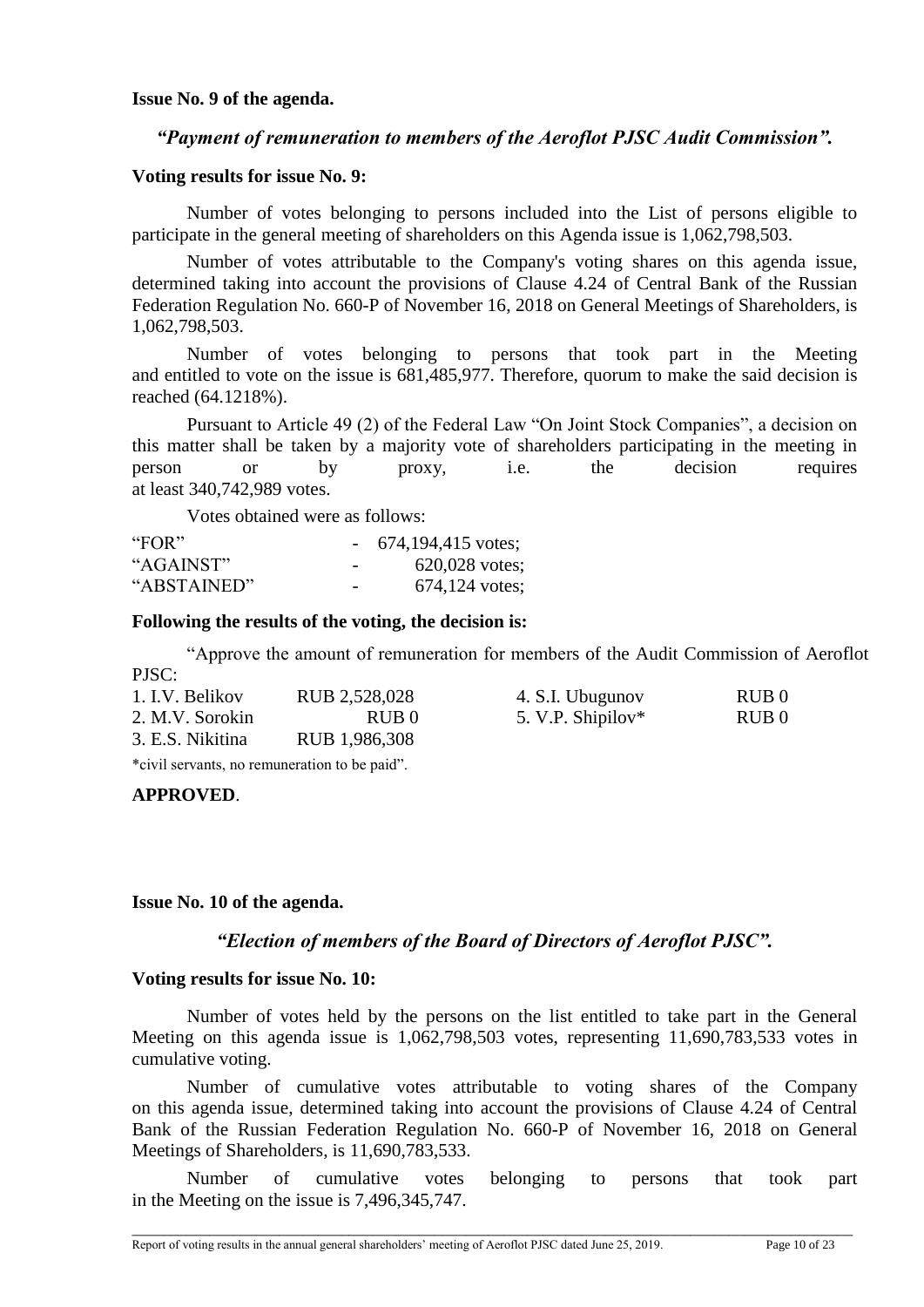Number of cumulative votes distributed to candidates: 7,499,294,510.

Therefore, quorum to make the said decision is reached (64.1218%).

Votes in the cumulative vote were distributed as follows:

"FOR" election to the Board of Directors of Aeroflot PJSC:

|                | Full Name of the candidate (and their position)                                                                                                                               | <b>Number of votes</b><br>cast "FOR" a<br>candidate |
|----------------|-------------------------------------------------------------------------------------------------------------------------------------------------------------------------------|-----------------------------------------------------|
| $\mathbf{1}$   | <b>Voevodin</b><br><b>Viktorovich</b><br><b>Mikhail</b><br>CEO,<br><b>VSMPO-AVISMA Corporation PJSC</b>                                                                       | 366,815,299                                         |
| $\overline{2}$ | <b>Aleksandr Sergeevich Galushka</b>                                                                                                                                          | 585,262,672                                         |
| $\overline{3}$ | Evgeny Ivanovich Dietrich - Minister of Transport of the Russian<br>Federation                                                                                                | 761,689,712                                         |
| $\overline{4}$ | Kamenskoy<br>Aleksandrovich<br>Managing<br>Director<br><b>Igor</b><br>$\overline{\phantom{m}}$<br>Renaissance Broker LLC                                                      | 585,269,293                                         |
| 5              | Maksim<br>Stanislavovich Liksutov - Deputy Mayor<br>of<br>Moscow<br>in the Moscow City Government, Head of the Department of Transport<br>and Road Infrastructure Development | 585,266,687                                         |
| 6              | <b>Viktorovich</b><br><b>Pakhomov</b><br>CEO,<br>Roman<br>Aviacapital-Service LLC                                                                                             | 1,890,015                                           |
| $\overline{7}$ | <b>Dmitriy Nikolaevich Peskov</b> – Head of the Young Professionals area of the<br>Initiatives<br>Agency<br>Strategic<br>for<br>to Promote New Projects                       | 585,263,970                                         |
| 8              | Mikhail Igorevich Poluboyarinov - First Deputy Chairman - Member of<br>the Management Board of State Development Corporation VEB.RF                                           | 734,482,544                                         |
| 9              | <b>Vitaly</b><br><b>Saveliev</b><br>CEO,<br>Gennadyevich<br><b>Aeroflot PJSC</b>                                                                                              | 760,801,734                                         |
| 10             | <b>Vasilievich</b><br><b>Sidorov</b><br>CEO,<br><b>Vasily</b><br>LLC Agency for Recapitalization of Infrastructure and Long-Term Assets                                       | 734,321,522                                         |
| 11             | Yuri Borisovich Slyusar - President, PJSC United Aircraft Corporation                                                                                                         | 585,239,160                                         |
| 12             | Maksim Yurievich Sokolov - CEO, PJSC LSR Group                                                                                                                                | 585,261,926                                         |
| 13             | Sergey Viktorovich Chemezov - CEO, Rostec State Corporation                                                                                                                   | 585,265,206                                         |

"AGAINST" all candidates  $-2.917,178$  cumulative votes: "ABSTAINED" on all candidates - 23,915,848 cumulative votes.

Following the Results of cumulative voting, Aeroflot PJSC's Board of Directors was elected:

- 1. Evgeny Ivanovich Dietrich
- 2. Vitaly Gennadyevich Saveliev
- 3. Mikhail Igorevich Poluboyarinov
- 4. Vasily Vasilievich Sidorov
- 5. Igor Aleksandrovich Kamenskoy
- 6. Maksim Stanislavovich Liksutov
- 7. Sergey Viktorovich Chemezov
- 8. Dmitry Nikolaevich Peskov
- 9. Aleksandr Sergeevich Galushka
- 10. Maksim Yurievich Sokolov
- 11. Yuri Borisovich Sliusar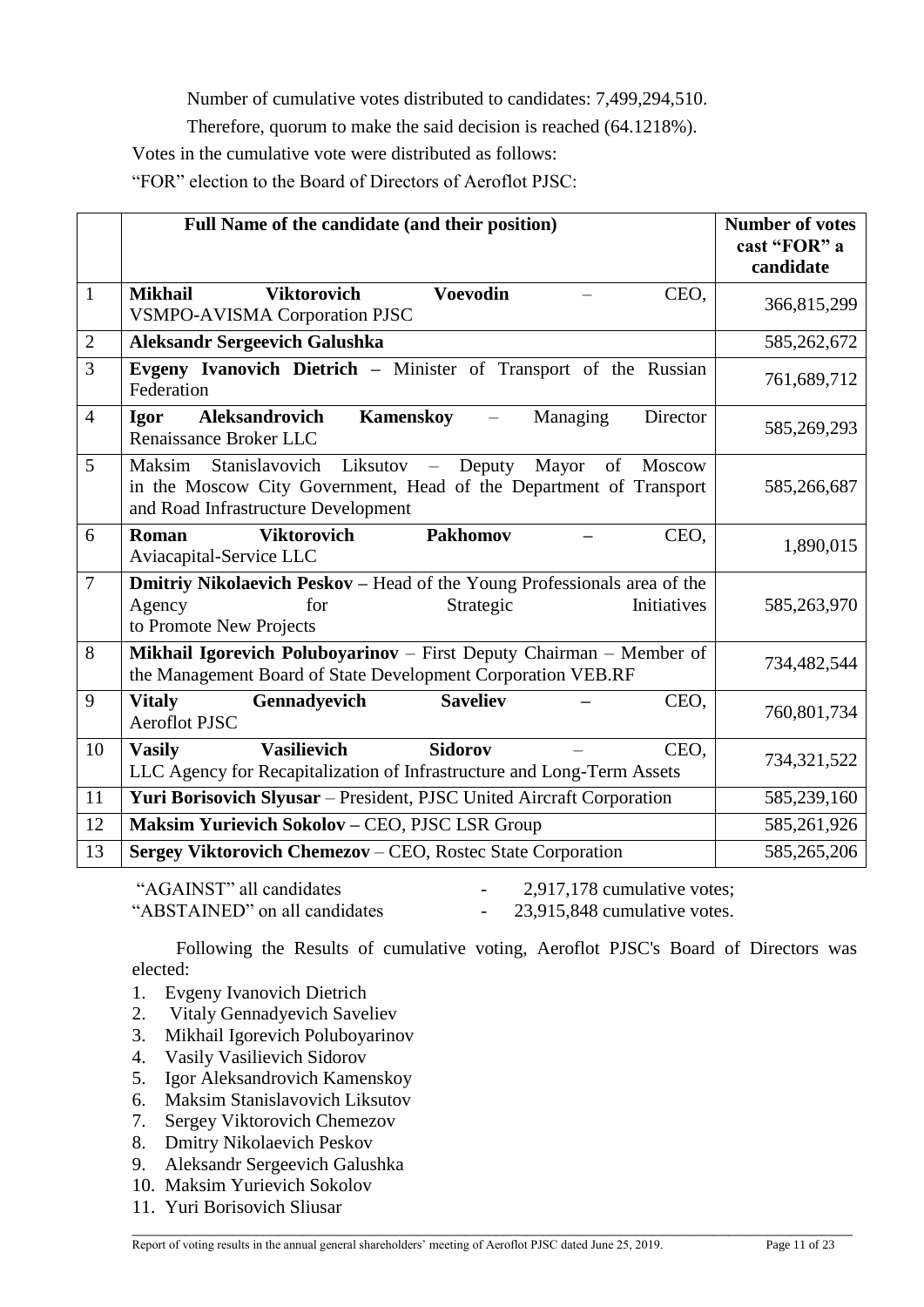## **Following the results of the voting, the decision is:**

"Elect eleven members of the Board of Directors of Aeroflot PJSC:

- 1. Evgeny Ivanovich Dietrich
- 2. Vitaly Gennadyevich Saveliev
- 3. Mikhail Igorevich Poluboyarinov
- 4. Vasily Vasilievich Sidorov
- 5. Igor Aleksandrovich Kamenskoy
- 6. Maksim Stanislavovich Liksutov
- 7. Sergey Viktorovich Chemezov
- 8. Dmitry Nikolaevich Peskov
- 9. Aleksandr Sergeevich Galushka
- 10. Maksim Yurievich Sokolov
- 11. Yuri Borisovich Sliusar".

## **APPROVED**.

#### **Issue No. 11 of the agenda.**

## *"Election of members of the Aeroflot PJSC Audit Commission".*

#### **Voting results for issue No. 11:**

Number of votes belonging to persons included into the List of persons eligible to participate in the general meeting of shareholders on this Agenda issue is 1,062,798,503.

Number of votes attributable to the Company's voting shares on this agenda issue, determined taking into account the provisions of Clause 4.24 of Central Bank of the Russian Federation Regulation No. 660-P of November 16, 2018 on General Meetings of Shareholders, is 1,061,435,965.

Number of votes belonging to persons that took part in the Meeting and entitled to vote on the issue is 680,129,549. Therefore, quorum to make the said decision is reached (64.0764%).

Pursuant to Article 49 (2) of the Federal Law "On Joint Stock Companies", a decision on this matter shall be taken by a majority vote of shareholders participating in the meeting in person or by proxy, i.e. the decision requires at least 340,064,775 votes.

Votes obtained were as follows:

## *1. Igor Vyacheslavovich Belikov – Head of the Non-Profit Partnership "Russian Institute of Directors".*

| "FOR"       |                          | 668,511,641 votes; |
|-------------|--------------------------|--------------------|
| "AGAINST"   | $\overline{\phantom{0}}$ | 9,799,067 votes;   |
| "ABSTAINED" | $\overline{\phantom{0}}$ | 512,047 votes:     |

*2. Mikhail Vladimirovich Sorokin – Head of The Federal Agency for State Property Management (Rosimushchestvo).*

| "FOR"       |                          | 668,202,496 votes; |
|-------------|--------------------------|--------------------|
| "AGAINST"   |                          | 10,080,780 votes;  |
| "ABSTAINED" | $\overline{\phantom{0}}$ | $466,117$ votes:   |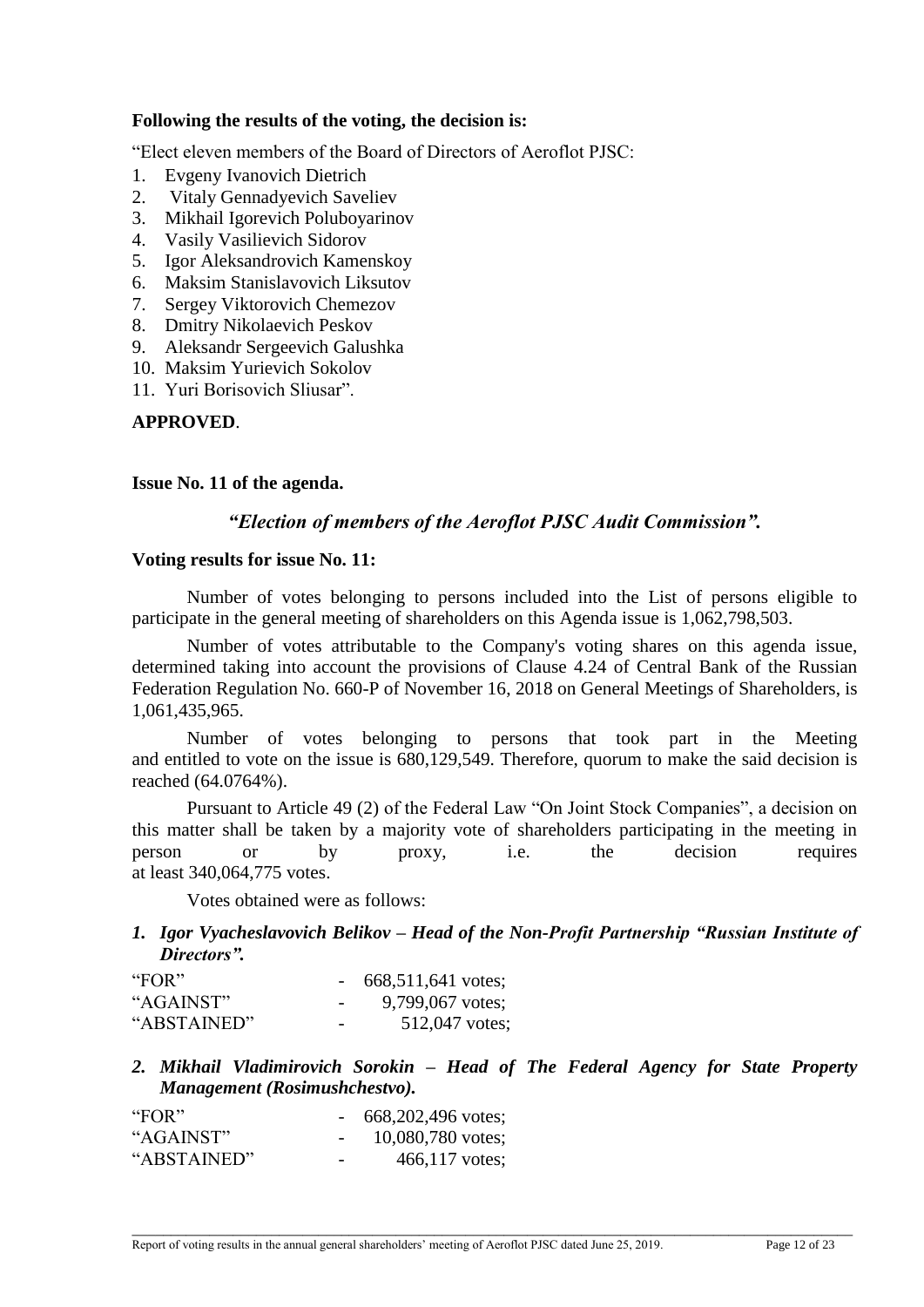## *3.* **Ekaterina Sergeevna Nikitina** – Advisor to the President of PJSC Transneft.

| "FOR"       |                          | 688,081,694 votes;  |
|-------------|--------------------------|---------------------|
| "AGAINST"   |                          | $10,226,851$ votes; |
| "ABSTAINED" | $\overline{\phantom{0}}$ | 463,596 votes;      |

## *4.* **Sergey Ivstalievich Ubugunov – Head of Department, Ministry of Transport of Russia.**

| "FOR"       |                          | 668,678,721 votes; |
|-------------|--------------------------|--------------------|
| "AGAINST"   | $\overline{\phantom{0}}$ | 9,775,298 votes;   |
| "ABSTAINED" | $\overline{\phantom{0}}$ | 395,889 votes;     |

*5.* **Vasily Petrovich Shipilov – Head of Department, Ministry of Economic Development of Russia.**

| "FOR"       |   | 668,330,678 votes;  |
|-------------|---|---------------------|
| "AGAINST"   |   | $10,076,794$ votes; |
| "ABSTAINED" | - | 389,578 votes;      |

According to the results of the voting, the following persons were elected to the Aeroflot PJSC Audit Commission:

- 1. Igor Vyacheslavovich Belikov
- 2. Mikhail Vladimirovich Sorokin
- 3. Ekaterina Sergeevna Nikitina
- 4. Sergey Ivstalievich Ubugunov
- 5. Vasiliy Petrovich Shipilov

## **Following the results of the voting, the decision is:**

"To elect five members of the Aeroflot PJSC Audit Commission:

- 1. Igor Vasilievich Belikov
- 2. Mikhail Vladimirovich Sorokin
- 3. Ekaterina Sergeevna Nikitina
- 4. Sergey Ivstalievich Ubugunov
- 5. Vasiliy Petrovich Shipilov".

**APPROVED**.

#### **Issue No. 12 of the agenda.**

## *"Approval of Aeroflot PJSC auditors for 2019"*

#### **Voting results for question 12, issue 1:**

Number of votes belonging to persons included into the List of persons eligible to participate in the general meeting of shareholders on this Agenda issue is 1,062,798,503.

Number of votes attributable to the Company's voting shares on this agenda issue, determined taking into account the provisions of Clause 4.24 of Central Bank of the Russian Federation Regulation No. 660-P of November 16, 2018 on General Meetings of Shareholders, is 1,062,798,503.

Number of votes belonging to persons that took part in the Meeting and entitled to vote on the issue is 681,485,977. Therefore, quorum to make the said decision is reached (64.1218%).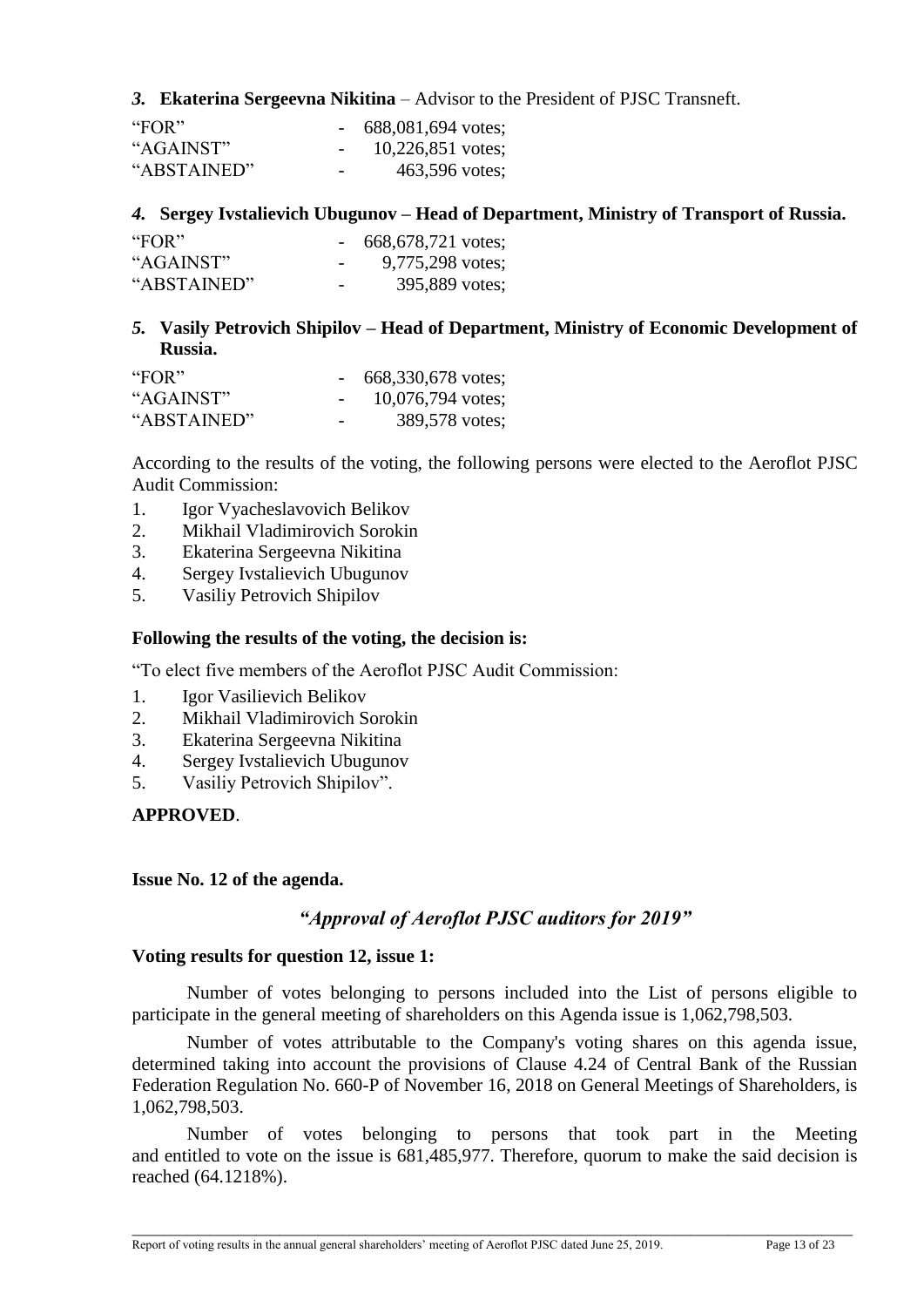Pursuant to Article 49 (2) of the Federal Law "On Joint Stock Companies", a decision on this matter shall be taken by a majority vote of shareholders participating in the meeting in person or by proxy, i.e. the decision requires at least 340,742,989 votes.

Votes obtained were as follows:

| "FOR"       |                          | $-668,871,934$ votes; |
|-------------|--------------------------|-----------------------|
| "AGAINST"   | $\overline{\phantom{a}}$ | $9,728,103$ votes;    |
| "ABSTAINED" | $\overline{\phantom{a}}$ | 448,908 votes;        |

#### **Following the results of the voting, decision on issue 1, issue No. 12:**

"1. Approve HLB Vneshaudit JSC as the auditor of the annual accounting (financial) statements of Aeroflot PJSC for 2019, prepared in accordance with RAS".

## **APPROVED**.

#### **Voting results for issue 2, issue 12:**

Number of votes belonging to persons included into the List of persons eligible to participate in the general meeting of shareholders on this Agenda issue is 1,062,798,503.

Number of votes attributable to the Company's voting shares on this agenda issue, determined taking into account the provisions of Clause 4.24 of Central Bank of the Russian Federation Regulation No. 660-P of November 16, 2018 on General Meetings of Shareholders, is 1,062,798,503.

Number of votes belonging to persons that took part in the Meeting and entitled to vote on the issue is 681,485,977. Therefore, quorum to make the said decision is reached (64.1218%).

Pursuant to Article 49 (2) of the Federal Law "On Joint Stock Companies", a decision on this matter shall be taken by a majority vote of shareholders participating in the meeting in person or by proxy, i.e. the decision requires at least 340,742,989 votes.

Votes obtained were as follows:

| "FOR"       |                          | 668,883,906 votes; |
|-------------|--------------------------|--------------------|
| "AGAINST"   | $\overline{\phantom{0}}$ | 9,733,723 votes;   |
| "ABSTAINED" | $\overline{\phantom{0}}$ | $450,450$ votes;   |

#### **Following the results of the voting, decision on issue 2, issue No. 10:**

"2. Approve the audit firm AO PricewaterhouseCoopers Audit as the auditor of the consolidated financial statements of Aeroflot PJSC (Aeroflot Group) for 2019, prepared in accordance with RAS".

## **APPROVED**.

## **Issue No. 13 of the agenda.**

## *"On approval of a new version of the Aeroflot PJSC Charter".*

## **Voting results for issue No. 13:**

Number of votes belonging to persons included into the List of persons eligible to participate in the general meeting of shareholders on this Agenda issue is 1,062,798,503.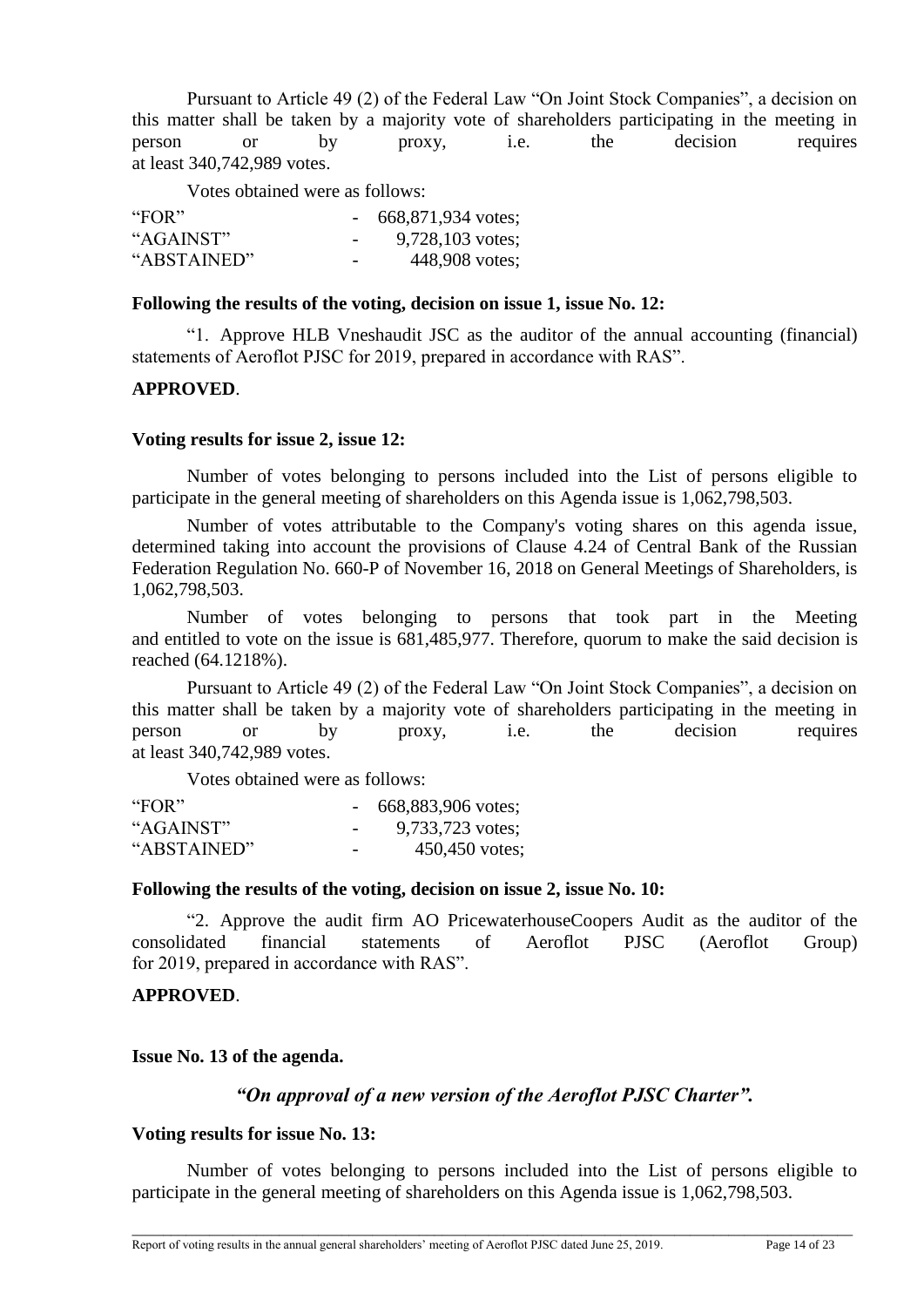Number of votes attributable to the Company's voting shares on this agenda issue, determined taking into account the provisions of Clause 4.24 of Central Bank of the Russian Federation Regulation No. 660-P of November 16, 2018 on General Meetings of Shareholders, is 1,062,798,503.

Number of votes belonging to persons that took part in the Meeting and entitled to vote on the issue is 681,485,977. Therefore, quorum to make the said decision is reached (64.1218%).

Pursuant to Article 49 (4) of the Federal Law "On Joint Stock Companies", a decision on this matter shall be taken by a three-quarter majority vote of shareholders attending the meeting in person or by proxy, i.e. the decision requires at least 511,114,483 votes.

Votes obtained were as follows:

| "FOR"       |                          | $-678,633,526$ votes; |
|-------------|--------------------------|-----------------------|
| "AGAINST"   | $\overline{\phantom{0}}$ | 47,798 votes;         |
| "ABSTAINED" | $\overline{\phantom{0}}$ | 396,621 votes;        |

#### **Following the results of the voting, the decision is:**

"To approve the Charter of Public Joint Stock Company Aeroflot – Russian Airlines (revision No. 11)".

## **APPROVED**

**Issue No. 14 of the agenda.** 

# *"On approval of the Regulations on the General Meeting of Aeroflot PJSC Shareholders in a new revision"*

#### **Voting results for issue No. 14:**

Number of votes belonging to persons included into the List of persons eligible to participate in the general meeting of shareholders on this Agenda issue is 1,062,798,503.

Number of votes attributable to the Company's voting shares on this agenda issue, determined taking into account the provisions of Clause 4.24 of Central Bank of the Russian Federation Regulation No. 660-P of November 16, 2018 on General Meetings of Shareholders, is 1,062,798,503.

Number of votes belonging to persons that took part in the Meeting and entitled to vote on the issue is 681,485,977. Therefore, quorum to make the said decision is reached (64.1218%).

Pursuant to Article 49 (2) of the Federal Law "On Joint Stock Companies", a decision on this matter shall be taken by a majority vote of shareholders participating in the meeting in person or by proxy, i.e. the decision requires at least 340,742,989 votes.

\_\_\_\_\_\_\_\_\_\_\_\_\_\_\_\_\_\_\_\_\_\_\_\_\_\_\_\_\_\_\_\_\_\_\_\_\_\_\_\_\_\_\_\_\_\_\_\_\_\_\_\_\_\_\_\_\_\_\_\_\_\_\_\_\_\_\_\_\_\_\_\_\_\_\_\_\_\_\_\_\_\_\_\_\_\_\_\_\_\_\_\_\_

Votes obtained were as follows:

| "FOR"       |                          | $-678,757,676$ votes; |
|-------------|--------------------------|-----------------------|
| "AGAINST"   | $\overline{\phantom{0}}$ | $91,130$ votes;       |
| "ABSTAINED" | $\overline{\phantom{0}}$ | 232,494 votes;        |

## **Following the results of the voting, the decision is:**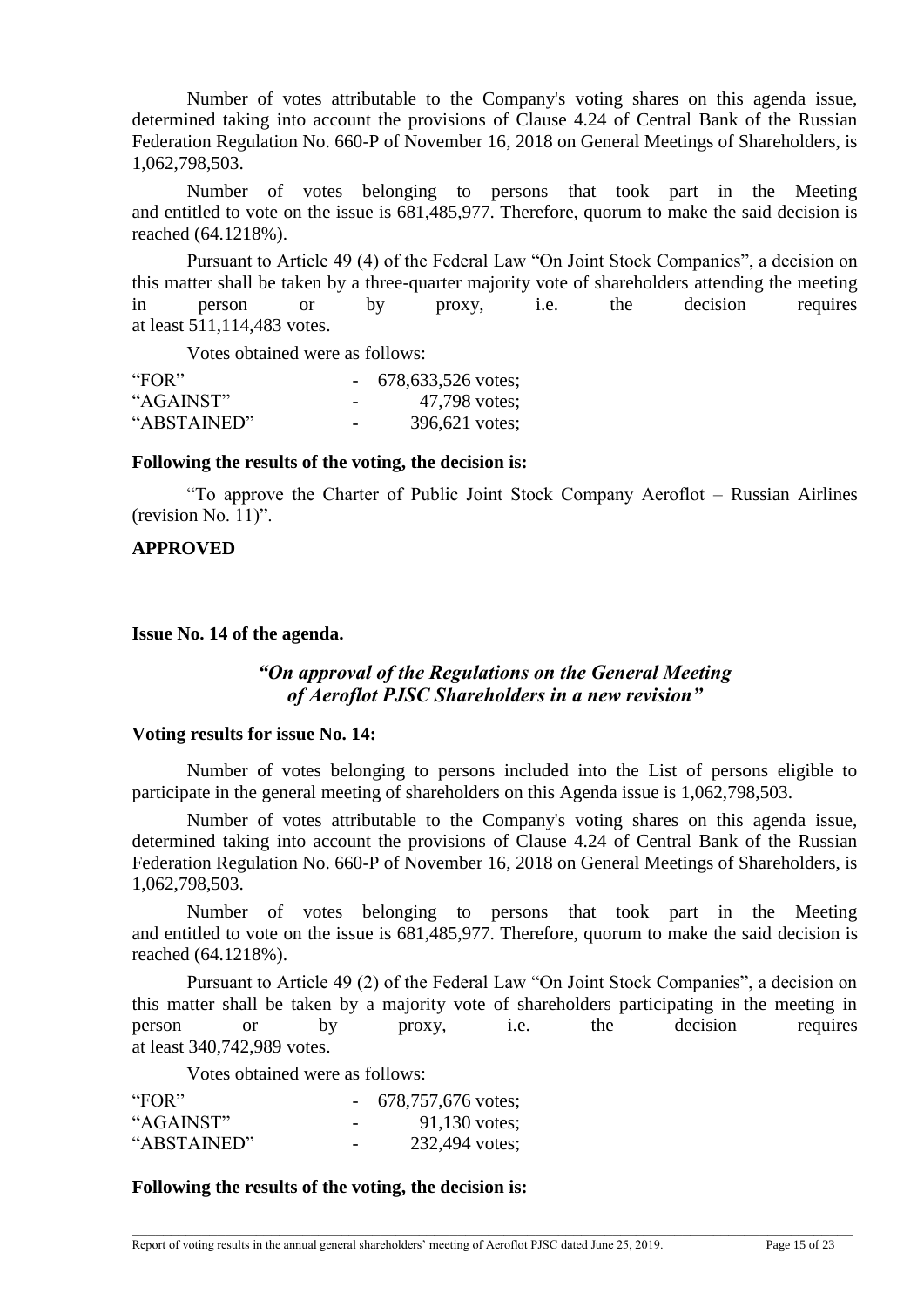"To approve the Regulations on the General Meeting of Shareholders of Aeroflot – Russian Airlines Public Joint Stock Company (revision No. 7)".

## **APPROVED.**

#### **Issue No. 15 of the agenda.**

# *"On approval of the Regulations on the Board of Directors of Aeroflot PJSC Shareholders in a new revision"*

#### **Voting results for issue No. 15:**

Number of votes belonging to persons included into the List of persons eligible to participate in the general meeting of shareholders on this Agenda issue is 1,062,798,503.

Number of votes attributable to the Company's voting shares on this agenda issue, determined taking into account the provisions of Clause 4.24 of Central Bank of the Russian Federation Regulation No. 660-P of November 16, 2018 on General Meetings of Shareholders, is 1,062,798,503.

Number of votes belonging to persons that took part in the Meeting and entitled to vote on the issue is 681,485,977. Therefore, quorum to make the said decision is reached (64.1218%).

Pursuant to Article 49 (2) of the Federal Law "On Joint Stock Companies", a decision on this matter shall be taken by a majority vote of shareholders participating in the meeting in person or by proxy, i.e. the decision requires at least 340,742,989 votes.

Votes obtained were as follows:

| "FOR"       |                          | $-678,522,155$ votes; |
|-------------|--------------------------|-----------------------|
| "AGAINST"   | $\overline{\phantom{0}}$ | 113,431 votes;        |
| "ABSTAINED" | $\overline{\phantom{0}}$ | 431,791 votes;        |

#### **Following the results of the voting, the decision is:**

**"Approve the Regulations on Aeroflot PJSC – Russian Airlines' Board of Directors (revision No. 9)".**

## **APPROVED.**

## **Issue No. 16 of the agenda.**

## *"On approval of a new revised version of the Regulations on the Management Board of Aeroflot PJSC in a revised version"*

#### **Voting results for issue No. 16:**

Number of votes belonging to persons included into the List of persons eligible to participate in the general meeting of shareholders on this Agenda issue is 1,062,798,503.

Number of votes attributable to the Company's voting shares on this agenda issue, determined taking into account the provisions of Clause 4.24 of Central Bank of the Russian Federation Regulation No. 660-P of November 16, 2018 on General Meetings of Shareholders, is 1,062,798,503.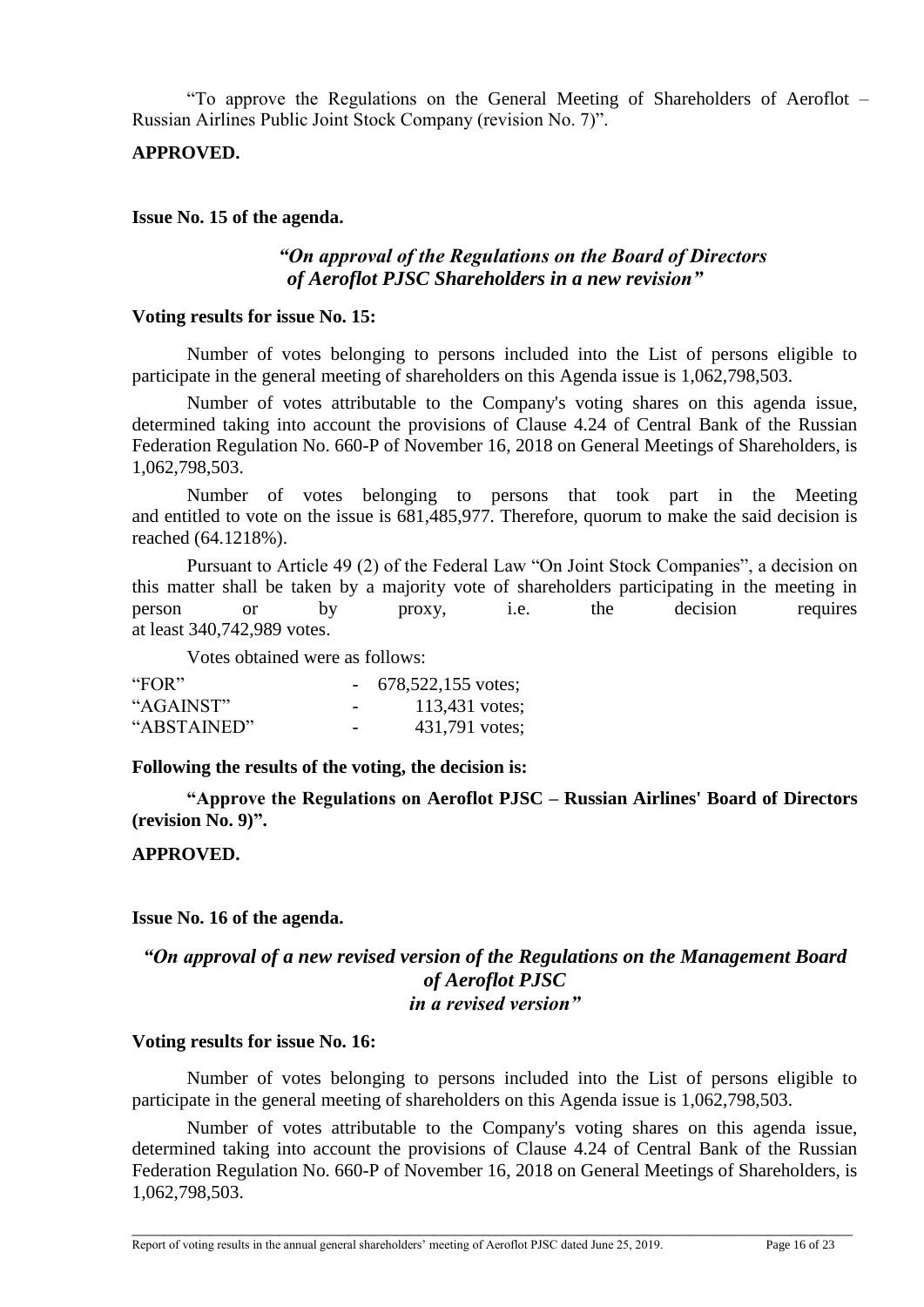Number of votes belonging to persons that took part in the Meeting and entitled to vote on the issue is 681,485,977. Therefore, quorum to make the said decision is reached (64.1218%).

Pursuant to Article 49 (2) of the Federal Law "On Joint Stock Companies", a decision on this matter shall be taken by a majority vote of shareholders participating in the meeting in person or by proxy, i.e. the decision requires at least 340,742,989 votes.

Votes obtained were as follows:

| "FOR"       |                          | $-678,596,711 \text{ votes};$ |
|-------------|--------------------------|-------------------------------|
| "AGAINST"   | $\overline{\phantom{0}}$ | 113,160 votes;                |
| "ABSTAINED" | $\overline{\phantom{0}}$ | 385,586 votes;                |

#### **Following the results of the voting, the decision is:**

"Approve the Regulations on the PJSC "Aeroflot – Russian Airlines" Management Board (revision No. 6)".

#### **APPROVED**.

**Issue No. 17 of the agenda.**

# *On Aeroflot PJSC's participation in the Digital Transport and Logistics Association.*

#### **Voting results for issue No. 17 of the Agenda.**

Number of votes belonging to persons included into the List of persons eligible to participate in the general meeting of shareholders on this Agenda issue is 1,062,798,503.

Number of votes attributable to the Company's voting shares on this agenda issue, determined taking into account the provisions of Clause 4.24 of Central Bank of the Russian Federation Regulation No. 660-P of November 16, 2018 on General Meetings of Shareholders, is 1,062,798,503.

Number of votes belonging to persons that took part in the Meeting and entitled to vote on the issue is 681,485,977. Therefore, quorum to make the said decision is reached (64.1218%).

Pursuant to Article 49 (2) of the Federal Law "On Joint Stock Companies", a decision on this matter shall be taken by a majority vote of shareholders participating in the meeting in person or by proxy, i.e. the decision requires at least 340,742,989 votes.

Votes obtained were as follows:

| "FOR"       |                          | 666,680,762 votes; |
|-------------|--------------------------|--------------------|
| "AGAINST"   | $\overline{\phantom{a}}$ | 9,722,491 votes;   |
| "ABSTAINED" | $\overline{\phantom{0}}$ | 2,659,249 votes;   |

#### **Following the results of the voting, the decision is:**

To approve Aeroflot PJSC's participation in the Digital Transport and Logistics Association.

## **APPROVED**.

Report of voting results in the annual general shareholders' meeting of Aeroflot PJSC dated June 25, 2019. Page 17 of 23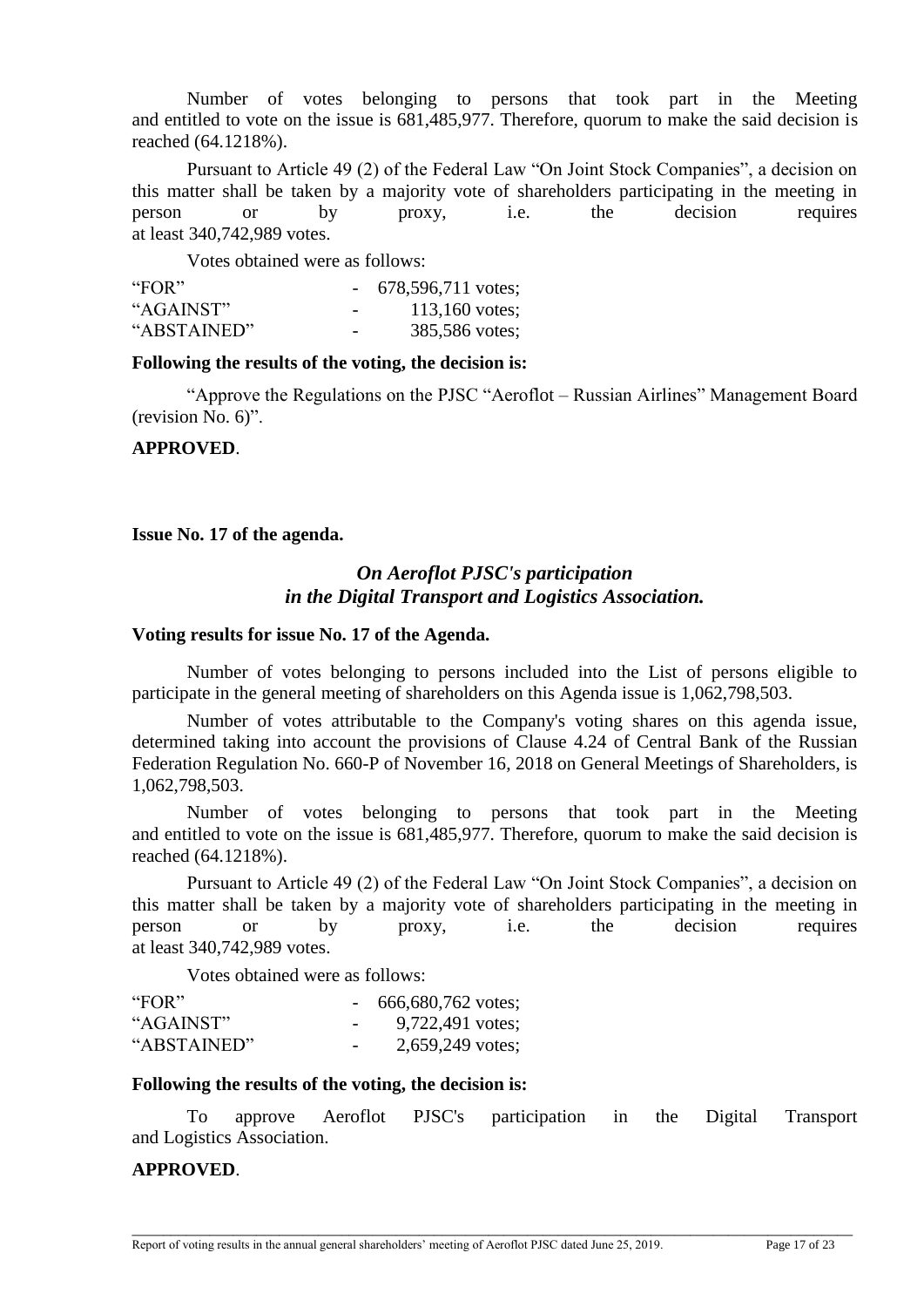# *"On interested-party transactions (one of which is a major transaction) of Aeroflot PJSC's commercial management related to Rossiya Airlines JSC's flight loadings under the code-share/block seat agreement"*

## **Voting results for issue 1, issue 18:**

Number of votes attributable to the voting shares of the Company held by persons not interested in the Company's transaction is 1,062,798,503.

Number of votes attributable to the voting shares of the Company held by persons not interested in the Company's transaction, subject to the provisions of Clause 4.24 of the Regulations of the Central Bank of the Russian Federation dated November 16, 2018, No. 660-P on general meetings of shareholders is 1,062,798,503.

Number of votes held by persons not interested in the transaction who participated in the meeting is 681,485,977. Therefore, quorum to make the said decision is reached (64.1218%).

Pursuant to Article 83 (4) of the Federal Law "On Joint Stock Companies", the decision on this matter shall be taken by a majority vote of all shareholders not interested in the transaction who participate in person or through authorized representatives, i.e. at least 340,742,989 votes must be cast "FOR" for the decision to be passed.

Votes obtained were as follows:

| "FOR"       |                          | $-679,343,974 \text{ votes};$ |
|-------------|--------------------------|-------------------------------|
| "AGAINST"   | $\overline{\phantom{0}}$ | 134,756 votes;                |
| "ABSTAINED" | $\overline{\phantom{0}}$ | 195,836 votes;                |

# **Following the results of the voting, decision on issue 1, issue No. 18:**

"1. To approve (endorse) an interested-party transaction of Aeroflot's commercial management of the load of flights operated by Rossiya Airlines JSC (including the pricing and sale of tickets for such flights) under a code-share/block seat agreement based on the commuter (regional) transportation model, providing for the publication of joint flights in the booking systems under a single Aeroflot PJSC code – SU in the range of SU5950-6999, performed under the following material terms and conditions:

Parties: Aeroflot PJSC (as a Marketing Partner), Rossiya Airlines JSC (as a Partner Operator);

Subject: Aeroflot PJSC's commercial flight load management operated by Rossiya Airlines JSC (including the pricing and sale of tickets for such flights) under a code-share/block seat agreement based on the commuter (regional) transportation model, providing for the publication of joint flights in the booking systems under a single Aeroflot PJSC code – SU in the range of SU5950-6999";

Term: October 27, 2019 to March 28, 2020;

Price: RUB 33,750,000,000 (thirty-three billion seven hundred and fifty million) (net of VAT) for a projected volume of around 11,300 pair flights performed by Aeroflot PJSC during the period indicated (which is 16.98% of the book value of Aeroflot PJSC's assets according to its financial statements as of March 31, 2019;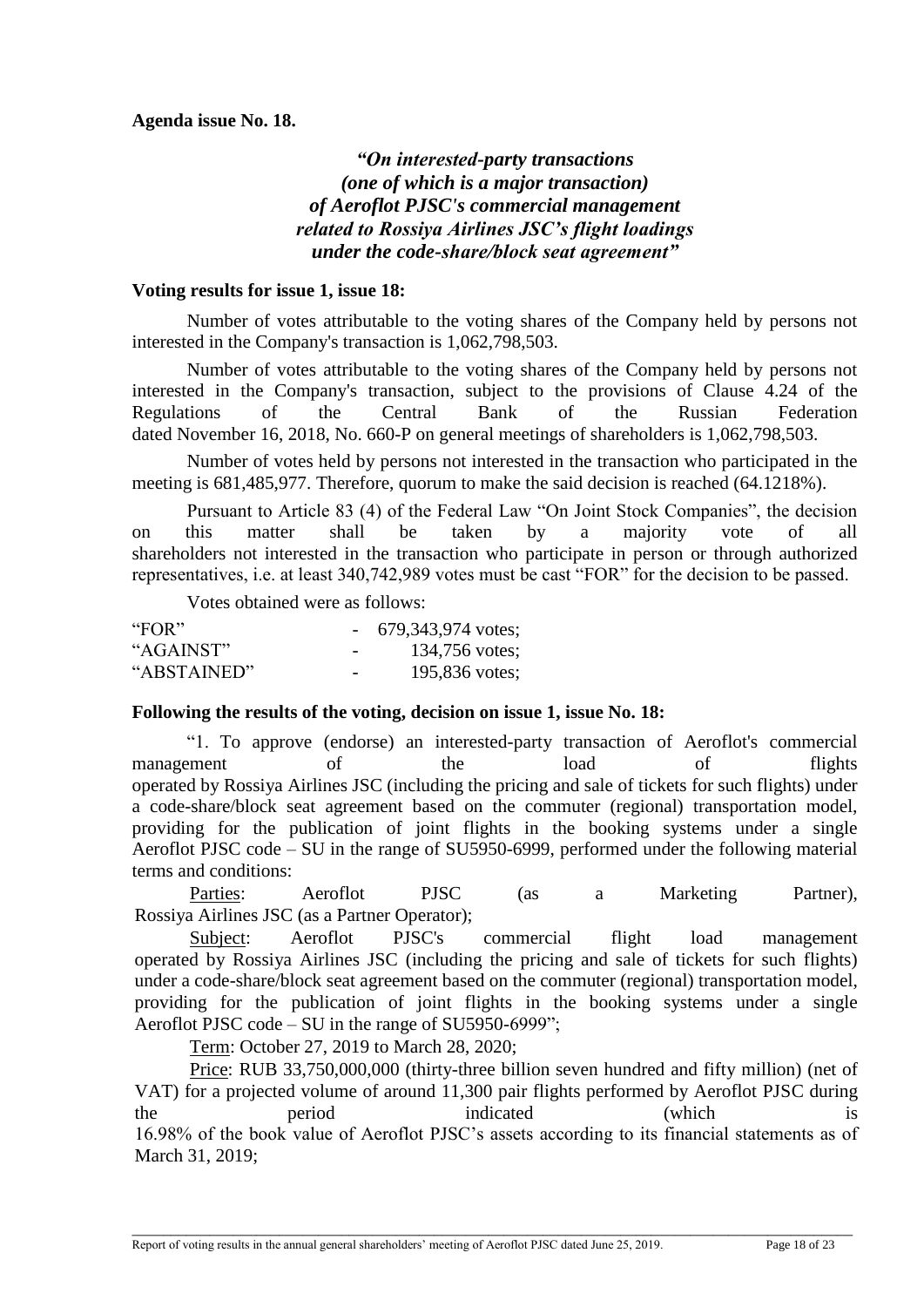Parties interested in the transaction and the grounds for their interest: members of the Management Board of Aeroflot PJSC V.Ya. Zingman and A.Yu. Chikhanchin in, who are the Rossiya Airlines JSC Board of Directors Members.

## **APPROVED**.

#### **Voting results for issue 2, issue 18:**

Number of votes attributable to the voting shares of the Company held by persons not interested in the Company's transaction is 1,062,798,503.

Number of votes attributable to the voting shares of the Company held by persons not interested in the Company's transaction, subject to the provisions of Clause 4.24 of the Regulations of the Central Bank of the Russian Federation dated November 16, 2018, No. 660-P on general meetings of shareholders is 1,062,798,503.

Number of votes held by persons not interested in the transaction who participated in the meeting is 681,485,977. Therefore, quorum to make the said decision is reached (64.1218%).

Pursuant to Article 83 (4) of the Federal Law "On Joint Stock Companies", the decision on this matter shall be taken by a majority vote of all shareholders not interested in the transaction who participate in person or through authorized representatives, i.e. at least 340,742,989 votes must be cast "FOR" for the decision to be passed.

Votes obtained were as follows:

| "FOR"       |                          | $-669,677,539$ votes; |
|-------------|--------------------------|-----------------------|
| "AGAINST"   | $\overline{\phantom{0}}$ | 160,057 votes;        |
| "ABSTAINED" | $\overline{\phantom{a}}$ | 9,818,427 votes;      |

#### **Following the results of the voting, decision on issue 2, issue No. 18:**

"2. To approve (endorse) a major transaction, in which the interested party is involved, of the Aeroflot PJSC's commercial management of flight loading operated by Rossiya Airlines JSC (including the pricing and sale of tickets for such flights) under a code-share/block seat agreement based on the commuter (regional) transportation model, providing for the publication of joint flights in the booking systems under a single Aeroflot PJSC code – SU in the range of SU5950-6999, performed under the following material terms and conditions:

Parties: Aeroflot PJSC (as a Marketing Partner), Rossiya Airlines JSC (as a Partner Operator);

Subject: Aeroflot PJSC's commercial flight load management operated by Rossiya Airlines JSC (including the pricing and sale of tickets for such flights) under a code-share/block seat agreement based on the commuter (regional) transportation model, providing for the publication of joint flights in the booking systems under a single Aeroflot PJSC – SU in the range of SU5950-6999";

Term: March 29, 2020 to October 24, 2020;

Price: RUB 62,009,000,000 (sixty two billion nine million) (excluding VAT), for a projected traffic volume of about 17,350 paired flights operated by Rossiya Airlines JSC during the above period (which amounts to 31.20% of the book value of Aeroflot PJSC's assets according to its financial statements as of March 31, 2019);

(f) Persons interested in the transaction and reasons for their interest: A.Y. Chikhanchin and V.Y. Zingman, members of the Management Board of Aeroflot PJSC, who are members of the Rossiya Airlines JSC Board of Directors.

\_\_\_\_\_\_\_\_\_\_\_\_\_\_\_\_\_\_\_\_\_\_\_\_\_\_\_\_\_\_\_\_\_\_\_\_\_\_\_\_\_\_\_\_\_\_\_\_\_\_\_\_\_\_\_\_\_\_\_\_\_\_\_\_\_\_\_\_\_\_\_\_\_\_\_\_\_\_\_\_\_\_\_\_\_\_\_\_\_\_\_\_\_

## **APPROVED**.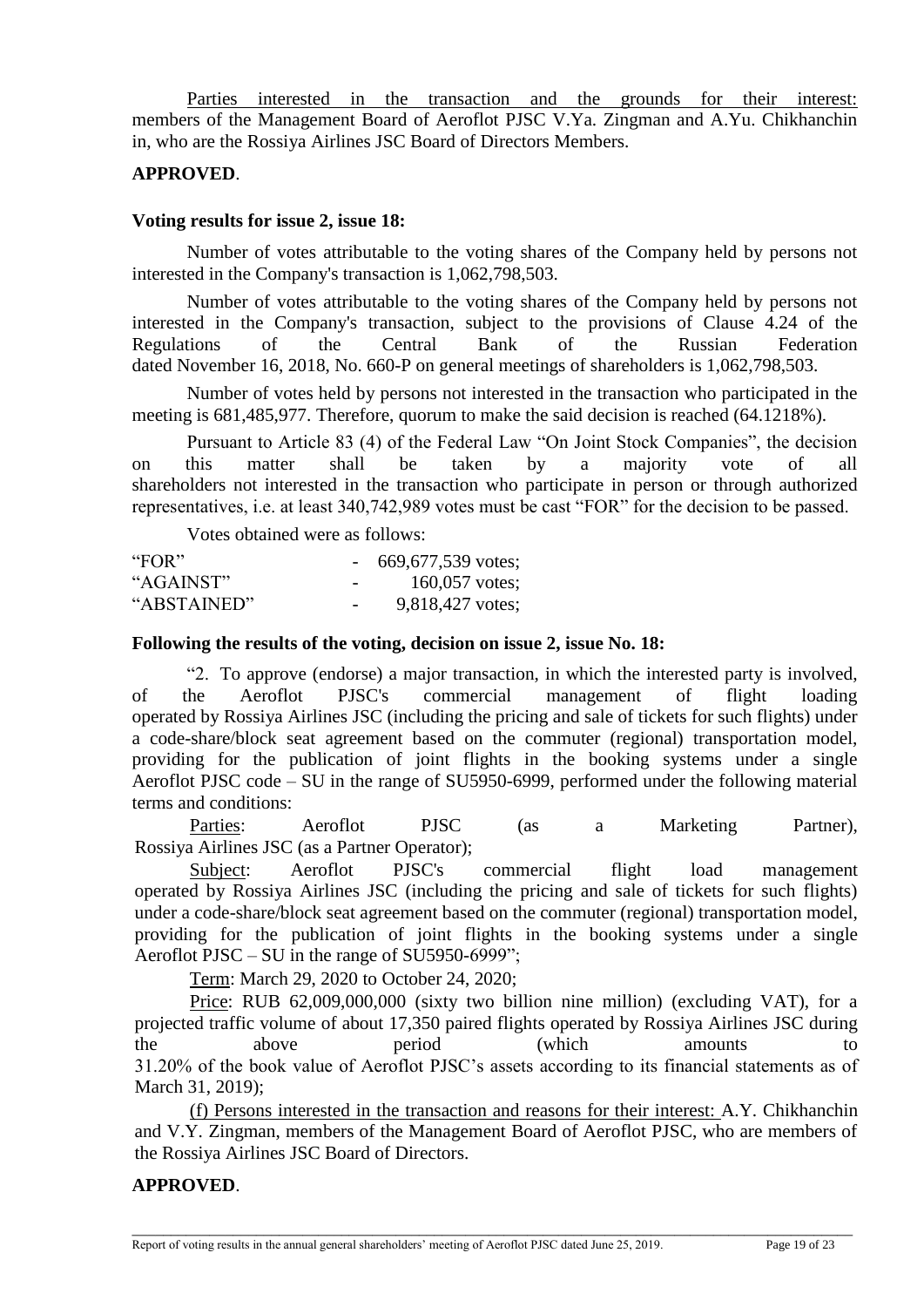**Issue No. 19 of the agenda.**

# *"On amending the terms of the transaction (a series of related transactions) in which the interested party is involved, lease (operating lease) of ten new Boeing 737-800 aircraft with engines manufactured by CFM International S.A. to Pobeda Airlines LLC"*

## **Voting results for issue No. 19:**

Number of votes on the Company's voting shares held by persons not interested in the transaction by the Company is 1,061,440,690.

Number of votes attributable to the voting shares of the Company held by persons not interested in the Company's transaction, subject to the provisions of Clause 4.24 of the Regulations of the Central Bank of the Russian Federation dated November 16, 2018, No. 660-P on general meetings of shareholders is 1,061,440,690.

Number of votes held by persons not interested in the transaction who participated in the meeting is 680,129,549. Therefore, quorum to make the said decision is reached (64.0761%).

Pursuant to Article 83 (4) of the Federal Law "On Joint Stock Companies", the decision on this matter shall be taken by a majority vote of all shareholders not interested in the transaction who participate in person or through authorized representatives, i.e. at least 340,064,775 votes must be cast "FOR" for the decision to be passed.

Votes obtained were as follows:

| "FOR"       |                          | $-679,028,416$ votes; |
|-------------|--------------------------|-----------------------|
| "AGAINST"   | $\overline{\phantom{0}}$ | 135,072 votes;        |
| "ABSTAINED" | $\overline{\phantom{0}}$ | 461,950 votes;        |

## **Following the results of the voting, decision on issue No. 19:**

"Further to the decision of the Aeroflot PJSC Annual General Meeting of Shareholders dated June 26, 2017, to approve (endorse) the amendment of a major transaction (a series of related transactions) associated with the assignment in favor of Aeroflot PJSC of the rights and obligations of Pobeda Airlines LLC under the lease (operating lease) of ten new Boeing 737-800 aircraft from SB Leasing Ireland Limited, executed on the following material terms (hereinafter, the "Novation Transaction"):

Parties to Novation Transaction:

- SB Leasing Ireland Limited the Lessor;
- Pobeda Airlines LLC the Lessee;
- Aeroflot PJSC the New Lessee;
- other parties as determined by the Annual General Meeting of Shareholders other parties as determined by the Aeroflot PJSC Annual General Meeting of Shareholders on June 26, 2017".

Subject of the Novation Transaction: Aeroflot PJSC's assumption of the rights and obligations under the lease(s) concluded by Pobeda Airlines LLC with SB Leasing Ireland Limited in respect of ten new Boeing 737-800 aircraft with engines manufactured by CFM International S.A. and serial numbers of the manufacturer: 64862, 64863, 64864, 64865, 64866, 64867, 64868, 64869, 64870, 64871 or other serial numbers established by the manufacturer (hereinafter collectively the "Aircraft" and each individually the "Aircraft") (hereinafter, the "Leasing Transactions" and each individually the "Leasing Transaction"), upon the occurrence of certain events of default by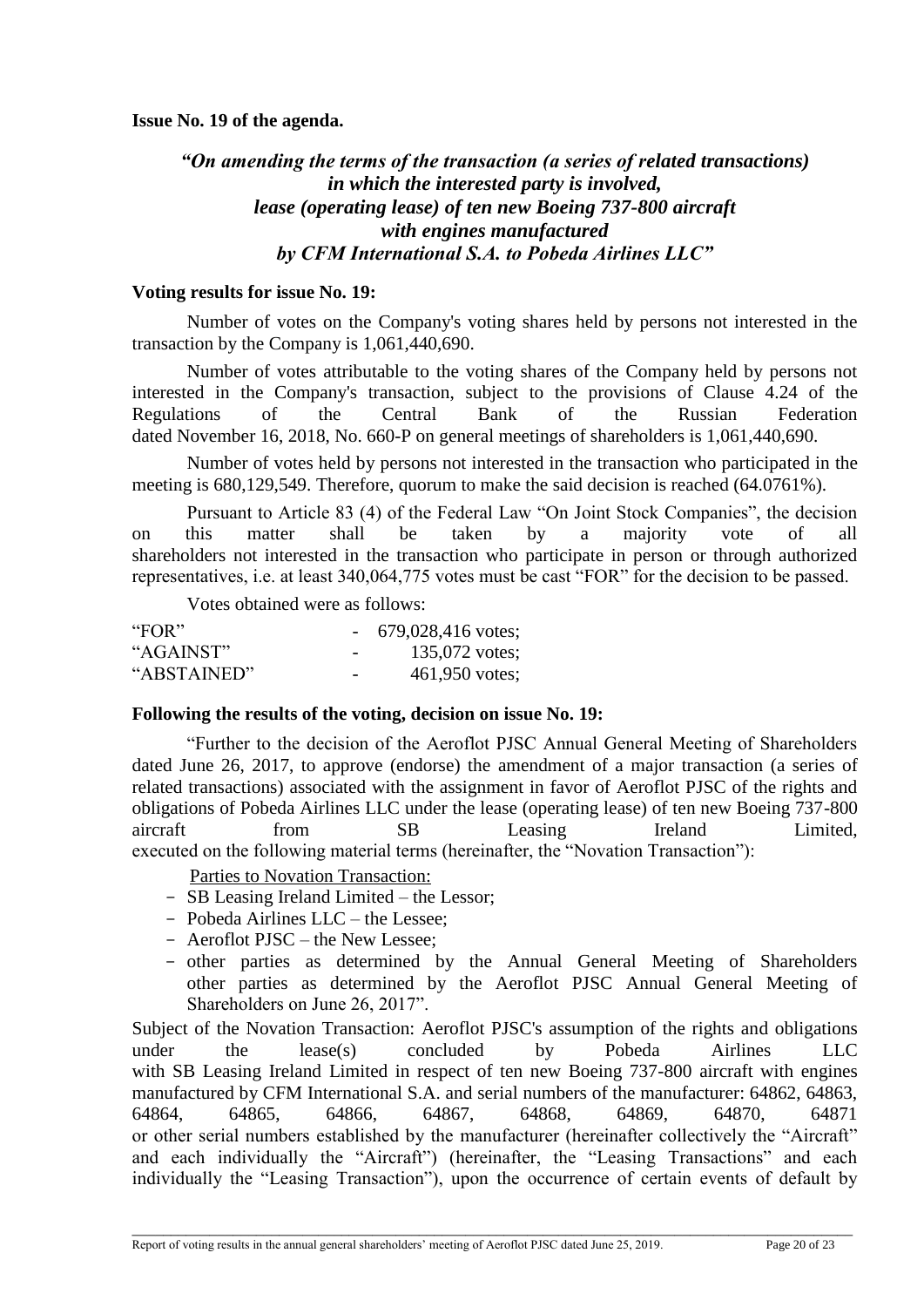Pobeda Airlines LLC in accordance with the documents under the relevant Leasing Transactions.

The price of the Novation Transaction: taking into account the related transactions and subject to change in their terms, shall be a maximum of USD 828,360,000 (eight hundred twenty-eight million three hundred sixty thous.) (excluding customs duties, insurance premiums, expenses related to the operation of the Aircraft,  $\frac{1}{2}$  Aircraft,  $\frac{1}{2}$  including due to Aeroflot PJSC from Pobeda Airlines LLC as compensation (reward) under the Novation Transaction), which corresponds to the market value as determined by an independent appraiser CJSC RUSSIAN EVALUATION in report No. 05/08-200 GVVV dated February 25, 2019, which amounts to 26.98% of the book value of Aeroflot's assets according to its financial statements as of March 31, 2019.

Amendments to the material terms of the Leasing Transactions and Lease (Operating Lease) Transactions to be executed as part of the Novation Transaction previously approved by the decision of the Aeroflot PJSC Annual General Meeting of Shareholders dated June 26, 2017:

# Transaction No. 1. Installation of wingtips on Aircraft:

SB Leasing Ireland Limited (the Lessor) shall purchase from APB Winglets Company LLC on behalf of Pobeda Airlines LLC (the Lessee) ten (10) sets of Split Scimitar Winglets at a cost not exceeding USD 285,000 (two hundred eighty five thous.) (excluding VAT) per set for their subsequent installation on Aircraft (with subsequent provision of documentation related to their installation to the Lessee) and the Lessee agrees to pay the increased monthly lease fee to the Lessor

in respect of the Aircraft in connection with the installation of the Split Scimitar Winglet kits.

Estimated delivery period (installation on Aircraft) of Split Scimitar Winglet kits: from August 1, 2018 to May 1, 2019.

Monthly lease fee in respect of the Aircraft: floating and calculated according to the following formula:

(Base Rent + Rent Factor)\* Price Escalation Factor, where:

The Basic Rent is USD 325,000 (Three hundred and twenty-five thous.),

The Rent Factor is a value that depends on the three-month LIBOR rate and is determined according to the following formula

 $N*100*(LIBOR 3M – 1%)$ , where N is a fixed amount of thirty-three thous. four hundred (USD 33,400) US dollars, which under the Lease is subject to quarterly reduction;

Price Escalation Factor is the ratio between the price paid by the lessor to the manufacturer of the Aircraft and the manufacturers of optional equipment at the time of delivery of the Aircraft and the base value of the Aircraft of USD 40,250,300 (forty million two hundred and fifty thous. three hundred).

The amount by which the monthly rental fee increases as a result of changes in the Lease Transactions shall not exceed three thous. eight hundred (3,800) US dollars per Aircraft (excluding VAT) per month during the term of the lease of the relevant Aircraft.

Legal costs: the lessee may reimburse the new Lessee for legal costs in connection with changes to the Lease Transactions provided for in this Decision in an amount not exceeding fifty thous. (50,000) US Dollars (excluding taxes).

# Transaction No. 2. Change in the calculation of the monthly lease payment:

1) The Lessee shall make a Lump Sum Payment to the Lessor equal to USD 4,646,000\* (Total Aircraft Price (as that term is defined below) / USD 40,250,300) in respect of each Aircraft.

2) Change in the calculation of the monthly lease fee in respect of the Aircraft: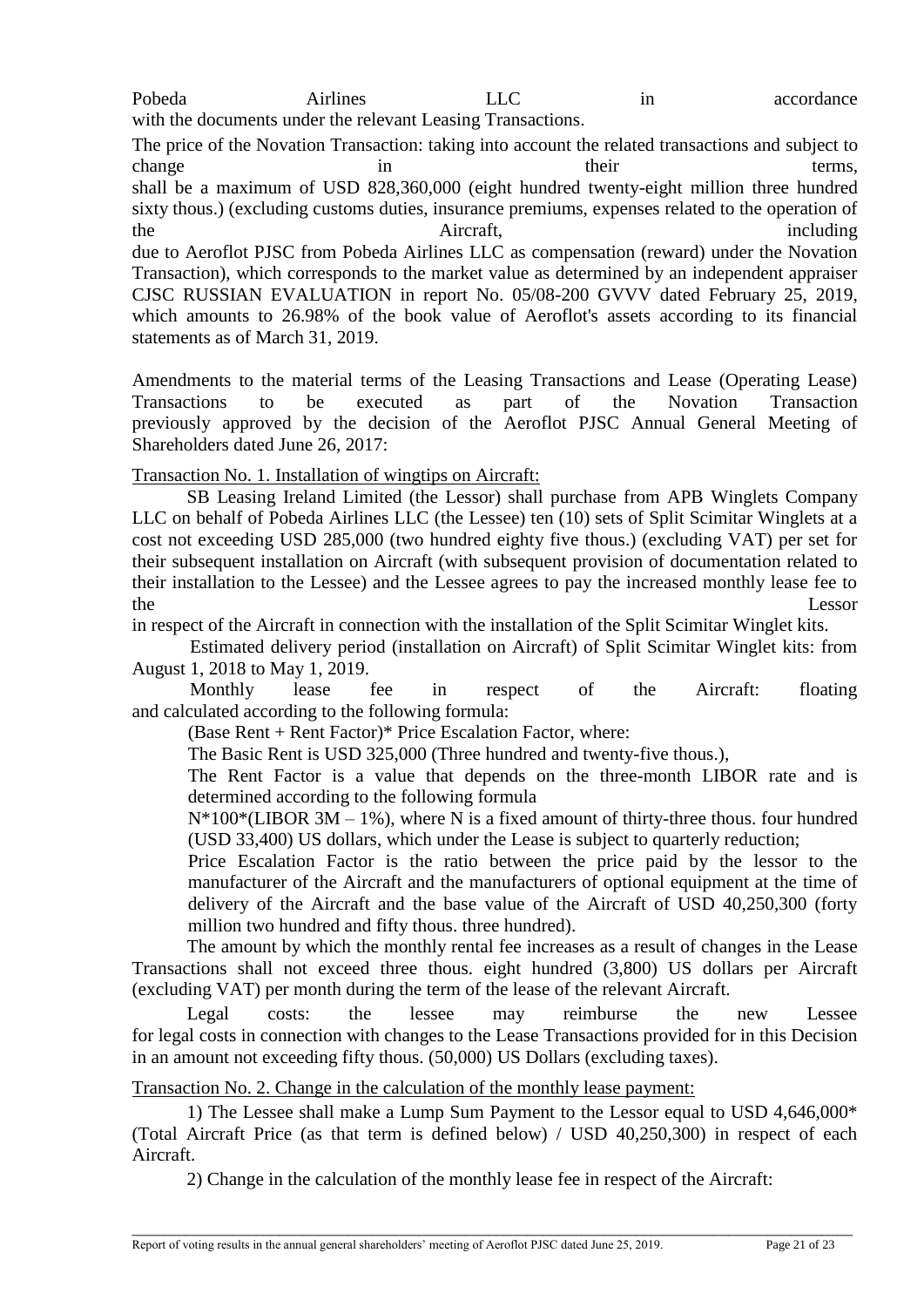The Monthly Rent in respect of the relevant Aircraft in respect of which the Single Payment has been paid: floating, calculated according to the formula:

Rent  $=$   $((Base \t Rent + Rent \t Adiustum))^*$  K, at a Basic A/C Price of thirty-five million six hundred and four thous. three hundred (USD 35,604,300), where:

The Basic Rent is USD 313,500 (Three hundred and thirteen thous. five hundred);

The Rent Factor is a value that depends on the three-month LIBOR rate and is determined according to the following formula

 $N*100*(LIBOR 3M - 2.35%)$ , where N is the amount of 29,600 (twenty-nine thous. six hundred) US dollars subject to escalation and reduction every three months starting from the fourth month after the date of delivery of the relevant Aircraft in accordance with the following schedule:

| Rent adjustment<br>date number | N (US dollars) | Rent adjustment date<br>number | N (US dollars) |
|--------------------------------|----------------|--------------------------------|----------------|
| $\mathbf{1}$                   | 29,400.00      | 25                             | 21,200.00      |
| $\overline{2}$                 | 29,100.00      | 26                             | 20,700.00      |
| 3                              | 28,800.00      | 27                             | 20,300.00      |
| $\overline{4}$                 | 28,500.00      | 28                             | 19,900.00      |
| 5                              | 28,200.00      | 29                             | 19,400.00      |
| 6                              | 27,900.00      | 30                             | 19,000.00      |
| $\overline{7}$                 | 27,600.00      | 31                             | 18,500.00      |
| 8                              | 27,300.00      | 32                             | 18,100.00      |
| 9                              | 27,000.00      | 33                             | 17,600.00      |
| 10                             | 26,700.00      | 34                             | 17,100.00      |
| 11                             | 26,300.00      | 35                             | 16,700.00      |
| 12                             | 26,000.00      | 36                             | 16,200.00      |
| 13                             | 25,700.00      | 37                             | 15,700.00      |
| 14                             | 25,300.00      | 38                             | 15,100.00      |
| 15                             | 25,000.00      | 39                             | 14,600.00      |
| 16                             | 24,600.00      | 40                             | 14,100.00      |
| 17                             | 24,300.00      | 41                             | 13,600.00      |
| 18                             | 23,900.00      | 42                             | 13,000.00      |
| 19                             | 23,500.00      | 43                             | 12,500.00      |
| 20                             | 23,200.00      | 44                             | 11,900.00      |
| 21                             | 22,800.00      | 45                             | 11,300.00      |
| 22                             | 22,400.00      | 46                             | 10,700.00      |
| 23                             | 22,000.00      | 47                             | 10,100.00      |
| 24                             | 21,600.00      |                                |                |

K – Escalation Factor, equal to (Final VS Price – Single Payment) / Base VS Price.

The Basic A/C Price is USD 35,604,300 (thirty-five million six hundred and four thous. three hundred).

Final A/C Price means the price for the relevant Aircraft, determined in accordance with the manufacturer's and suppliers' invoices, including escalation, equipment price, taking into account equipment suppliers' rebates, including the Lump Sum Payment.